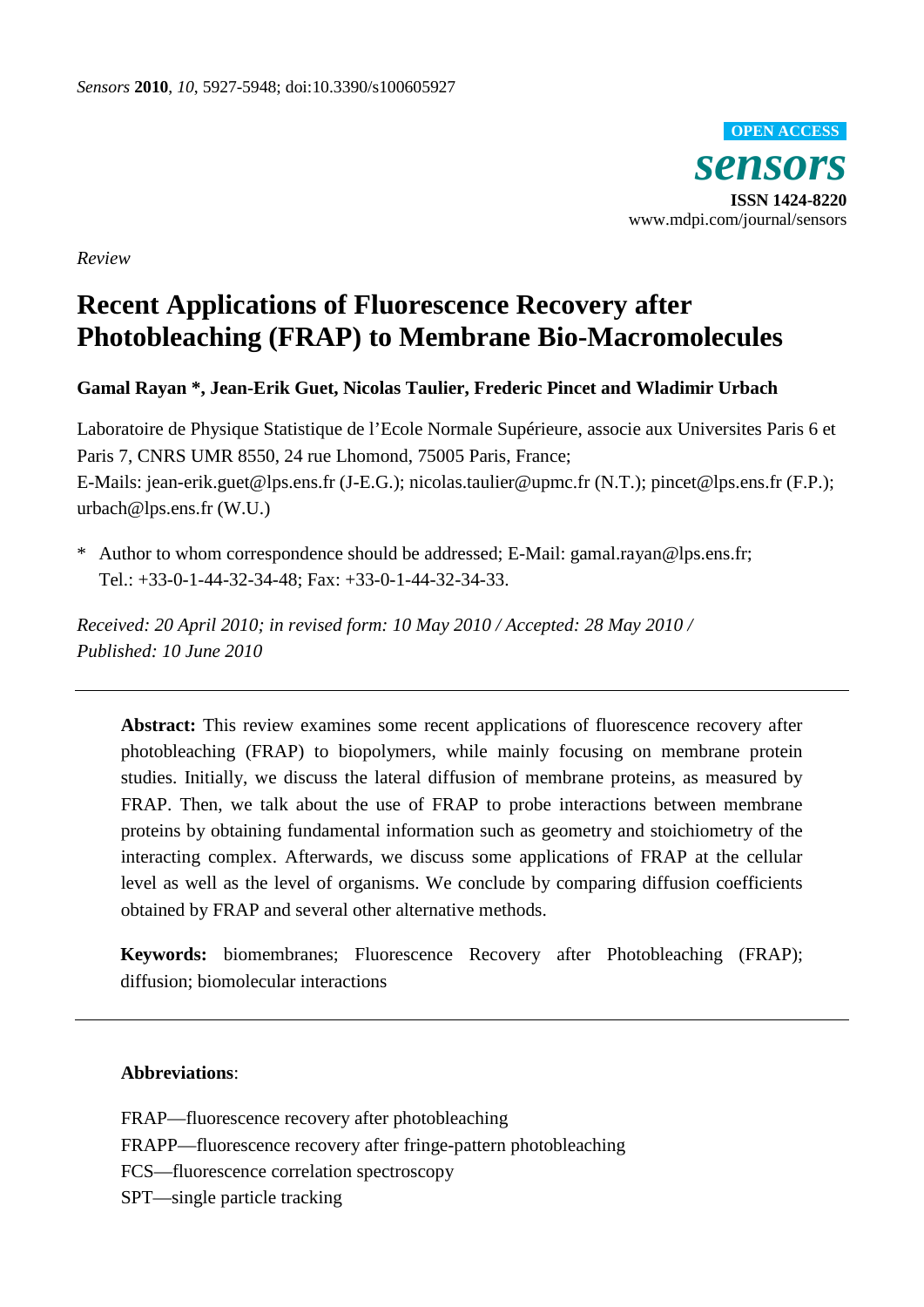| D-diffusion coefficient                                                                       |
|-----------------------------------------------------------------------------------------------|
| R-radius                                                                                      |
| SD-Saffman Delbrück                                                                           |
| GUV-giant unilamellar vesicle                                                                 |
| FFEM—freeze fracture electron microscopy                                                      |
| SAXS—small angle X-ray scattering                                                             |
| SANS—small angle neutron scattering                                                           |
| FITC-fluorescein isothyocyanate                                                               |
| MHC—major histocompatibility complex                                                          |
| $DiOC_{16}$ —3.3'-dihexadecyloxacarbocyanine iodide                                           |
| CTB-cholera toxin subunit B                                                                   |
| $\sigma$ —surface tension                                                                     |
| ATR-FTIR – attenuated total reflectance-Fourier transform infra red                           |
| $L_x$ —a poly-leucine peptide where x is the number of leucine residues                       |
| $d_w$ —intermembrane distance                                                                 |
| GFP-green fluorescent protein,                                                                |
| Q-glutamine                                                                                   |
| YFP-yellow fluorescent protein                                                                |
| $A\beta$ - $\beta$ -amyloid peptide                                                           |
| DSPC—distearoylphosphatidylcholine                                                            |
| DOATP—1,2-dioleoyl-3-trimethylammonium propane                                                |
| NBD-PE-N-(7-nitrobenz-2-oxa-1,3-diazol-4-yl)-1,2-dihexadecanoyl-sn-glycero-3-phospho-         |
| ethanolamine                                                                                  |
| BSA—bovine serum albumin                                                                      |
| $C_{12}E_5$ —pentaethylene glycol monododecyl ether AOT/ aerosol OT - sodium 1,4-bis(2-ethyl- |
| hexoxy)-1,4-dioxobutane-2-sulfonate                                                           |
| ICS—image correlation spectroscopy                                                            |
| CFTR—cystic fibrosis conductance regulator                                                    |

# **1. Introduction**

The cellular milieu is dynamic, wherein its constituents undergo fluctuations/motions driven by thermal energy, as well as those induced by active cellular processes. The ubiquitous Singer-Nicolson Fluid Mosaic Membrane Model highlighted the hitherto unemphasized dynamic/fluid nature of the biological membrane composed of lipids and proteins [1]. It is worth mentioning that the first experimental evidence showing the biological membrane is a bilayer was obtained as early as 1925 by Gorter and Grendel, whose eloquent experiment demonstrated that the area of a monolayer of lipids from red blood cells (of several mammals) was twice the surface area of the corresponding intact cells [2]. Their results were rather fortuitous, as they did not consider the membrane surface pressure but nonetheless mark a turning point in the development of membrane models. It would take exactly another 10 years, until a membrane model incorporating proteins would be published by Danielli and Davson [3]. Even though their model was erroneous, with proteins forming a layer on the outside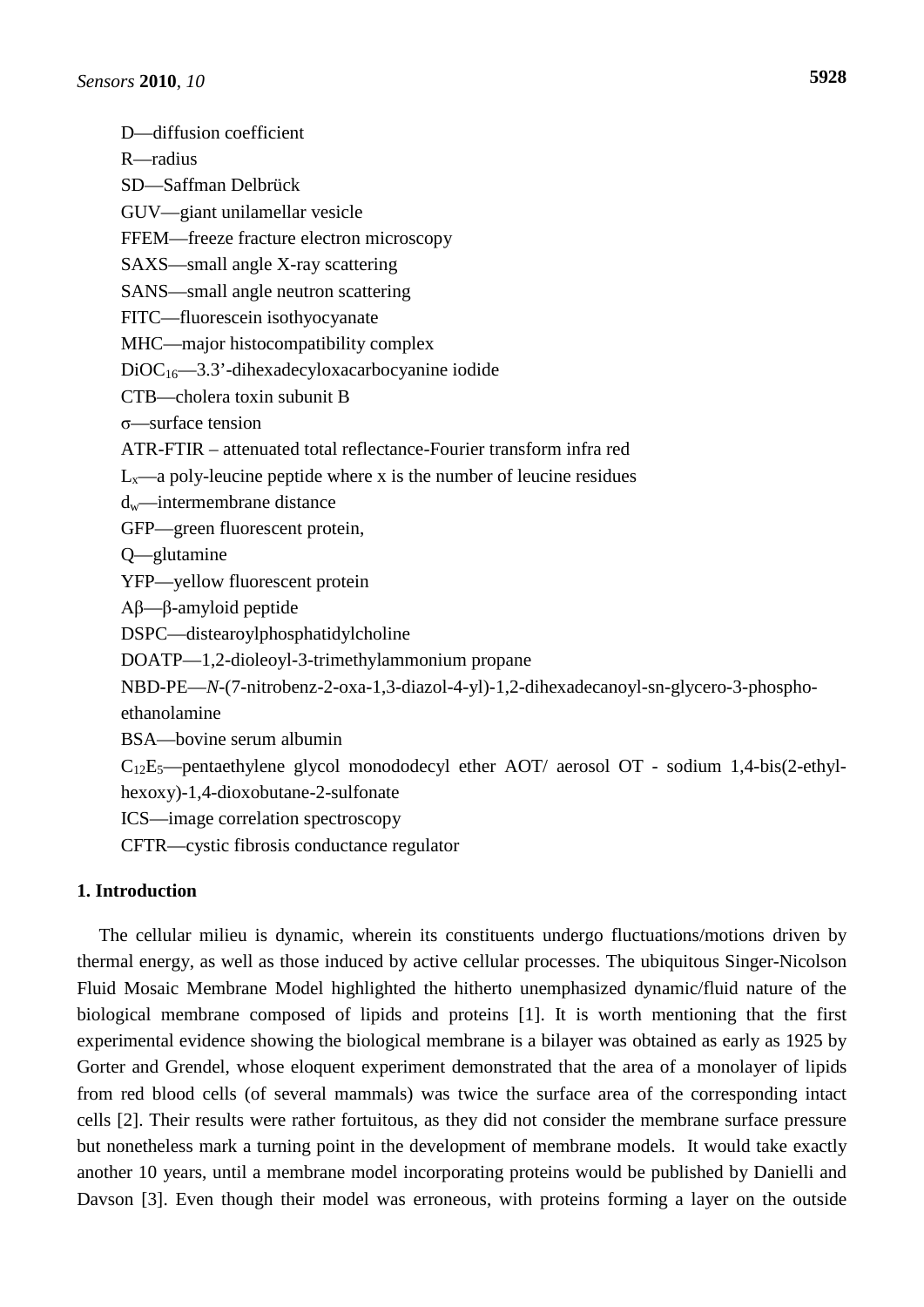surface of the membrane, it was the first time that proteins were included in the structure of biological membranes [3]. While several models have been proposed essentially as "upgrades" of the Singer-Nicolson Fluid Mosaic Membrane Model, we would like to briefly mention the Mattress Model proposed by Mouritsen and Bloom in 1984 [4]. This model introduces the concept of hydrophobic mismatch (or hydrophobic matching) whereby the lipid bilayer either stretches or compacts in order to match the length of the hydrophobic region of the protein and thus prevent the energetically unfavourable exposure of the protein's hydrophobic core to the aqueous environment, and it can give rise to clustering of membrane proteins [4]. That hydrophobic matching plays an important biological role (by affecting the activity of membrane proteins) has been demonstrated experimentally even before the advent of the principle. In 1981 (three years prior to the proposal of the Mattress Model) Johannsonn and colleagues [5], and Caffrey and Feigenson [6] published studies which reported that the activity of the sarcoplasmic reticulum (SR)  $Ca^{2+}$  ATPase was membrane-thickness dependent. More recently, Dumas *et al.* [7] have illustrated that the optimal activity of melibiose permiase (MelB) occurred when the hydrophobic thickness of the protein matched that of the bilayer. Cornelius [8] has shown that the activity of Na,K-ATPase is strongly influenced by this effect, with deviations from it resulting in decreased protein's activity and that the addition of cholesterol, which acts by thickening membranes, resulted in the shift of activity towards membranes of shorter lipid lengths. In addition to membrane protein activity, the hydrophobic matching is involved in the sorting of membrane proteins. Munro [9] has eloquently demonstrated that the hydrophobic length of a protein plays an important role in its retention in the Golgi apparatus, whereby those membrane proteins with a smaller hydrophobic/transmembrane domain lengths were more selectively retained in the Golgi apparatus as opposed to the plasma membrane (which retained those proteins containing greater transmembrane domain lengths). Readers are referred to a recent review [10] for further information on the hydrophobic mismatch and its relation to membrane protein function. Additionally, several excellent membrane biophysics books are recommended for further perusal [11-14].

Membrane proteins are important structural constituents of the cell membrane, and additionally play diverse roles in the function of the cell. There are two kinds of motions that membrane proteins can undergo; rotational and lateral diffusion. The former refers to the rotation of proteins around the axis that is perpendicular to the plane of the membrane, while the latter refers to the diffusion within the membrane. Since the focus of this review is lateral diffusion of membrane proteins (and to a lesser extent of other biopolymers), those interested in rotational diffusion of membrane proteins are advised to read the following references [15-17]. Protein diffusion within cells played an instrumental role in the development of the Fluid Mosaic Membrane Model, particularly the experiments of Frye and Edidin, who fused human and murine cells and observed the intermixing of different membrane proteins that was caused by their diffusion within the (fused) membrane [18]. As we shall see later, lateral diffusion of proteins can provide valuable information on the state of the protein in the membrane (*i.e.*, anchored, versus non-anchored, structure, electric charge) and also its interaction with other (membrane) proteins. Additionally, diffusion (of proteins and lipids) can shed additional information on membrane anatomy, such as the existence of domains like lipids rafts. One would expect that the lateral diffusion coefficient (D) of a protein will vary when the protein is bound to another protein, or when the protein is diffusing in a domain whose viscosity is different that of the other membrane regions. However, biophysicists have for over three decades neglected this point due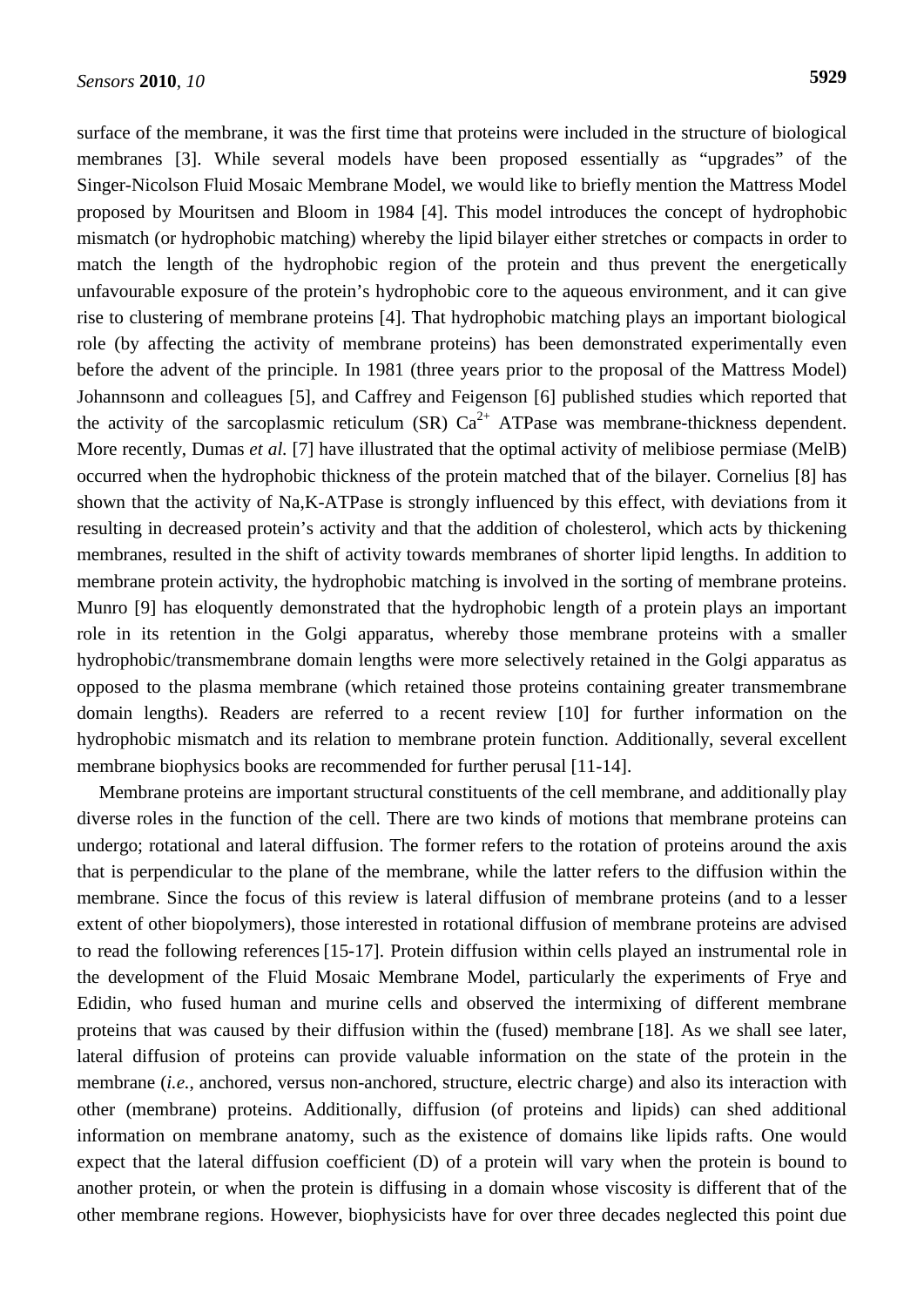to their reliance on the Saffman-Delbrück (SD) diffusivity model [19] that predicts "weak" dependence of the lateral diffusion coefficient (D) on the radius (R) of the diffusing object and the membrane viscosity  $(\mu)$  (See Figure 1 and Equation 1 below). Consequently, the implications of this model's assumptions are that the D values are independent of R and that "all membranes"/membrane domains have the same viscosity! Figure 1 is a schematic representation of a cylindrical object embedded in a liquid membrane, which is surrounded by an aqueous phase on both sides. We will discuss this matter further in Section 3.1.

**Figure 1.** A schematic representation of an object diffusing inside a liquid membrane (after Figure 1 from Saffman and Delbrück [19]).



water viscosity,  $\mu_{\rm w}$ 

According to the SD model, the lateral diffusion coefficient (D) is given by the following Equation [19]:

$$
D = \frac{k_b T}{4\pi \mu_m h} \left( \ln \frac{\mu_m h}{\mu_w R} - \gamma \right)
$$
 (1)

where  $k_b$  is the Boltzmann constant, T is the absolute temperature, h is the membrane thickness,  $\mu_m$  is the membrane viscosity,  $\mu_w$  is the viscosity of the surrounding aqueous phase, R is the radius of the diffusing object, and  $\gamma$  is Euler's constant (0.5772).

Some widely used experimental methods to measure the lateral diffusion of membrane proteins are; fluorescence recovery after photobleaching (FRAP), fluorescence correlation spectroscopy (FCS), and single particle tracking (SPT). The three methods are described in recent review papers, to which the reader is referred for additional information [20-24]. In addition to FRAP, we briefly discuss the alternative methods of FCS and SPT. Although the three methods may not necessarily provide us with the same diffusion coefficients due to technical issues (see below), it is nonetheless important to mention FCS and SPT while discussing FRAP. Moreover, the majority of biological studies are using these methods to learn more about the structure and or function of the membrane as well as the diffusing species, and not to obtain diffusion coefficients per se. The bulk of this review will focus on some recent experimental results obtained utilizing FRAP. Additionally, we list several recent applications of FRAP to cellular and whole organism systems (*i.e.*, C. *elegans*). These examples illustrate the versatility of this technique in bio-macromolecular studies.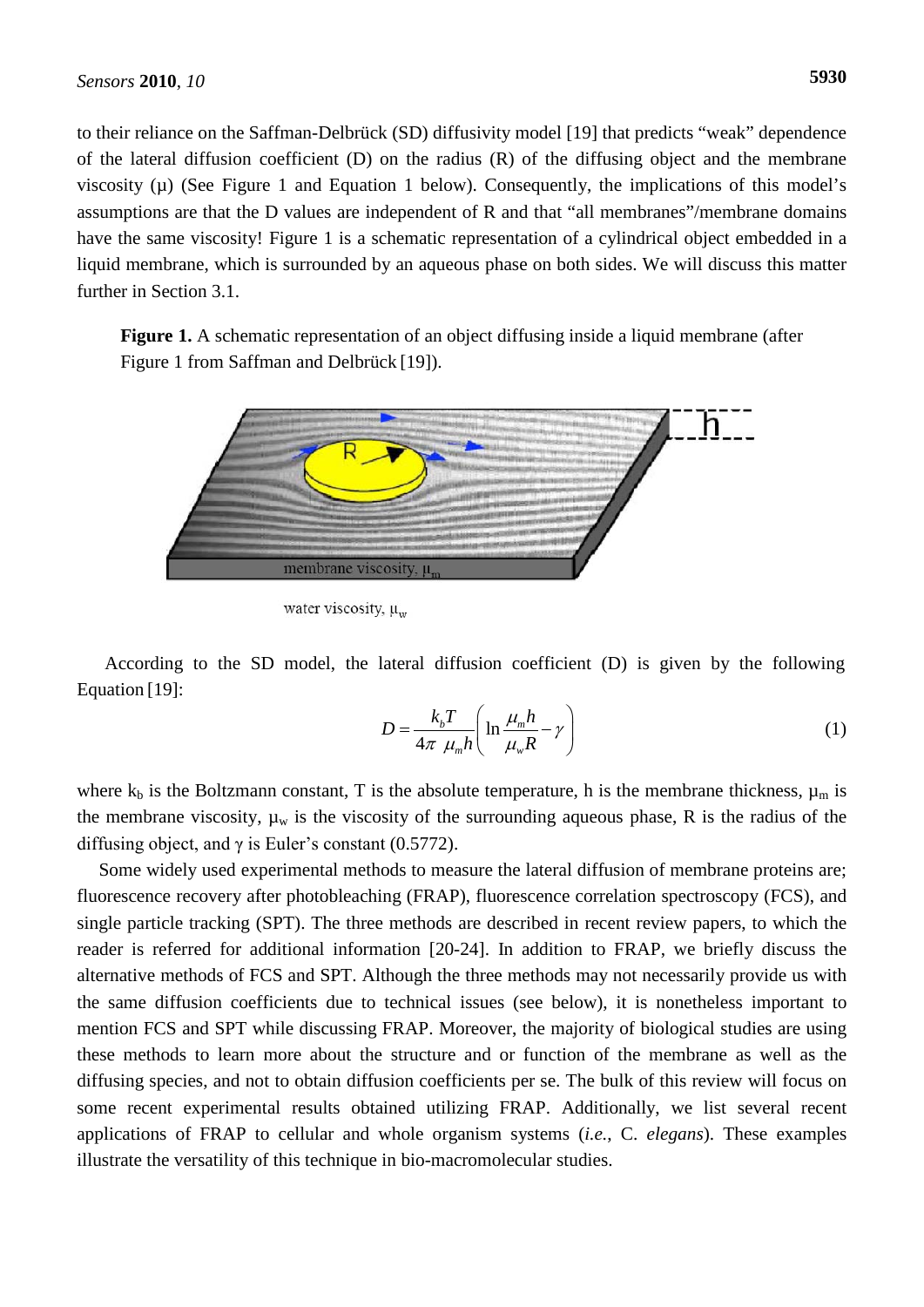#### **2. Materials and Methods**

#### *2.1. GUVs (Giant Unilamellar Vesicles)*

Giant unilamellar vesicles (GUVs) are lipid bilayer vesicles with diameters ranging from about 5 to 300 µm [12]. Owing to their large dimensions (comparable to those of cells) which enable them to be manipulated by micropipettes, GUVs have been utilised as biomimetic membranes in a variety of studies investigating protein and lipid diffusion [25-29]. There are two main methods to prepare GUVs. The first method involves the rehydration of dried lipid films while in the second method, known as electroformation, the rehydration step is done under an electric field. See the following reference for more detailed descriptions of both methods[30].

#### *2.2. The Biomimetic Sponge Phase*

The tunable biometic sponge  $(L_3)$  phase that has been used in several studies described in this review [25,31] is prepared by mixing a non-ionic surfactant  $C_{12}E_5$  (pentaethylene glycol monododecyl ether), a co-surfactant β-OG (β-octylglucopyranoside), and an aqueous solution (usually the buffer in which the protein of interest is dissolved). The distance between the bilayers  $(d_w)$  is simply tuned by varying the amount of water/aqueous solvent The  $d_w$  value is measured by either small angle scattering spectroscopy (either SAXS or SANS) or freeze fracture electron microscopy (FFEM), and the addition of membrane proteins at experimentally desired concentrations did not affect the properties of the phase as witnessed by constant  $d_w$  values in the absence and presence of proteins [31]. A preliminary study on the activity of several transmembrane proteins inside this sponge phase shows that the proteins inserted into the phase retain their biological activity (Picard *et al.*, to be submitted).

#### *2.3. FRAP (Fluorescence Recovery after Photobleaching)*

As implied in the name, the premise behind FRAP stems from the characteristic of fluorophores to undergo bleaching when exposed to intense light. Briefly, an intense laser light is used to flash a region of the sample (containing fluorescently labelled molecules). After the bleaching, a low intensity laser light is used to follow the recovery of fluorescence caused by the concurrent inward diffusion of neighbouring (non-bleached) molecules into the bleached region and the outward diffusion of the bleached molecules. The analysis of the resulting fluorescence recovery *versus* time curve yields recovery times that are used to obtain diffusion coefficients of the diffusing species. Figure 2 is a fluorescence recovery *versus* time curve of a fluorescent dye (fluorescein) diffusing inside a giant unilamellar vesicle (GUV). In Figure 7 we schematically present several different diffusion scenarios as monitored by FRAP and briefly discussed in this review.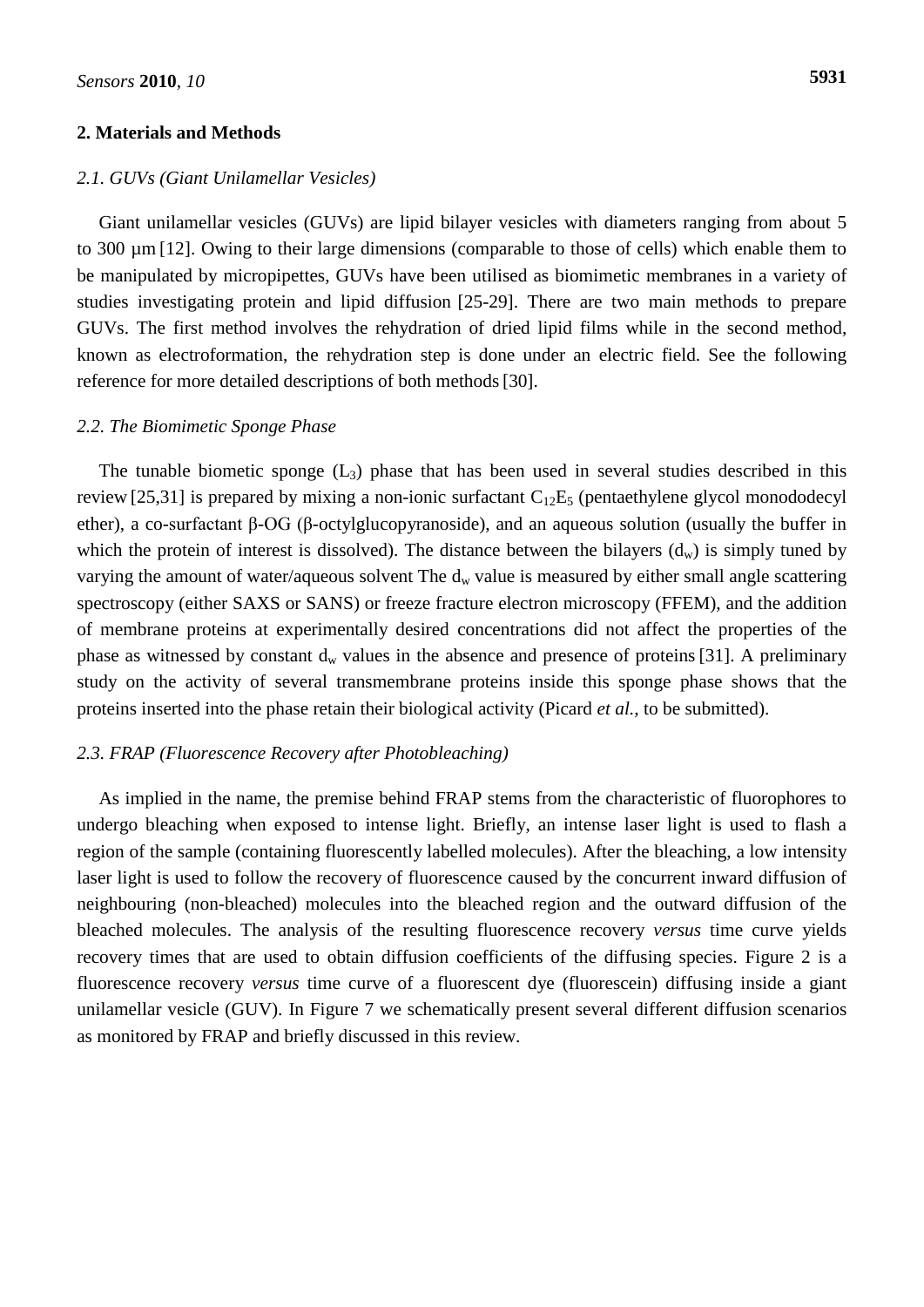**Figure 2.** A fluorescence recovery *versus* time curve of fluorescein isothyocyanate (FITC) inside a GUV, as obtained by FRAP (unpublished results of the authors).



The diffusion coefficient is equal to:

$$
D = \frac{r^2}{4\tau} \tag{2}
$$

where r is the radius of the circular beam, and  $\tau$  is the time constant obtained from the fit of the curve [32]. The r value needs to be precisely known as any deviation in this value will lead to incorrect D values. This issue is discussed further by Braeckmans *et al.* [33]. The fluorescence recovery curve was fit via the following equation [32,33]:

$$
\frac{F_{tot}(t)}{F_0} = 1 + \left\{ \sum_{n=1}^{+\infty} \left[ \frac{(-K_0)}{n!} \frac{1}{\sqrt{1+n}} \right] \times \left( 1 - e^{-2(\tau/t)} \left( I_0 \left( 2 \frac{\tau}{t} \right) + I_1 \left( 2 \frac{\tau}{t} \right) \right) \right) \right\}
$$
(3)

where  $F_0$  is the total fluorescence at time zero (*i.e.*, before bleaching),  $K_0$  is the bleaching parameter, and  $I_0$  and  $I_1$  are the modified Bessel functions of the 0th and 1st order respectively [33].

Potential problems with the application of FRAP to cell studies include incomplete fluorescence recovery due to obstruction of diffusion produced by percolation networks [34,35], as well as the need to measure the beam profile [36] (see above). Additionally, when FRAP is utilized for cellular studies, the laser beam is focused on a spot of a fairly small area therefore interrogating a rather limited number of fluorophores and significantly decreasing the signal to noise ratio [37]. Some further problems associated with FRAP may include the possibility of photoinduced crosslinking of labelled proteins (leading to lower D values), as well as a local temperature increase (which may also affect D values). That typical illumination intensities and times in FRAP experiments do not lead to significant photodamage, was demonstrated by a set of eloquent experiments performed by Jacobson *et al.* [38]. The authors clearly confirmed that multiple bleaching of the same spot did not lead to different D values, and that the addition of free radical quenchers did not affect the measured D values [38]. Axelrod has shown that the illumination induced temperature increase (in a FRAP experiment) does not exceed 0.3 °C [39].

While FRAP has been used utilized since the mid seventies to study the dynamics inside cells and cell membranes [40-44], the method has regained popularity with the advent of GFP (green fluorescent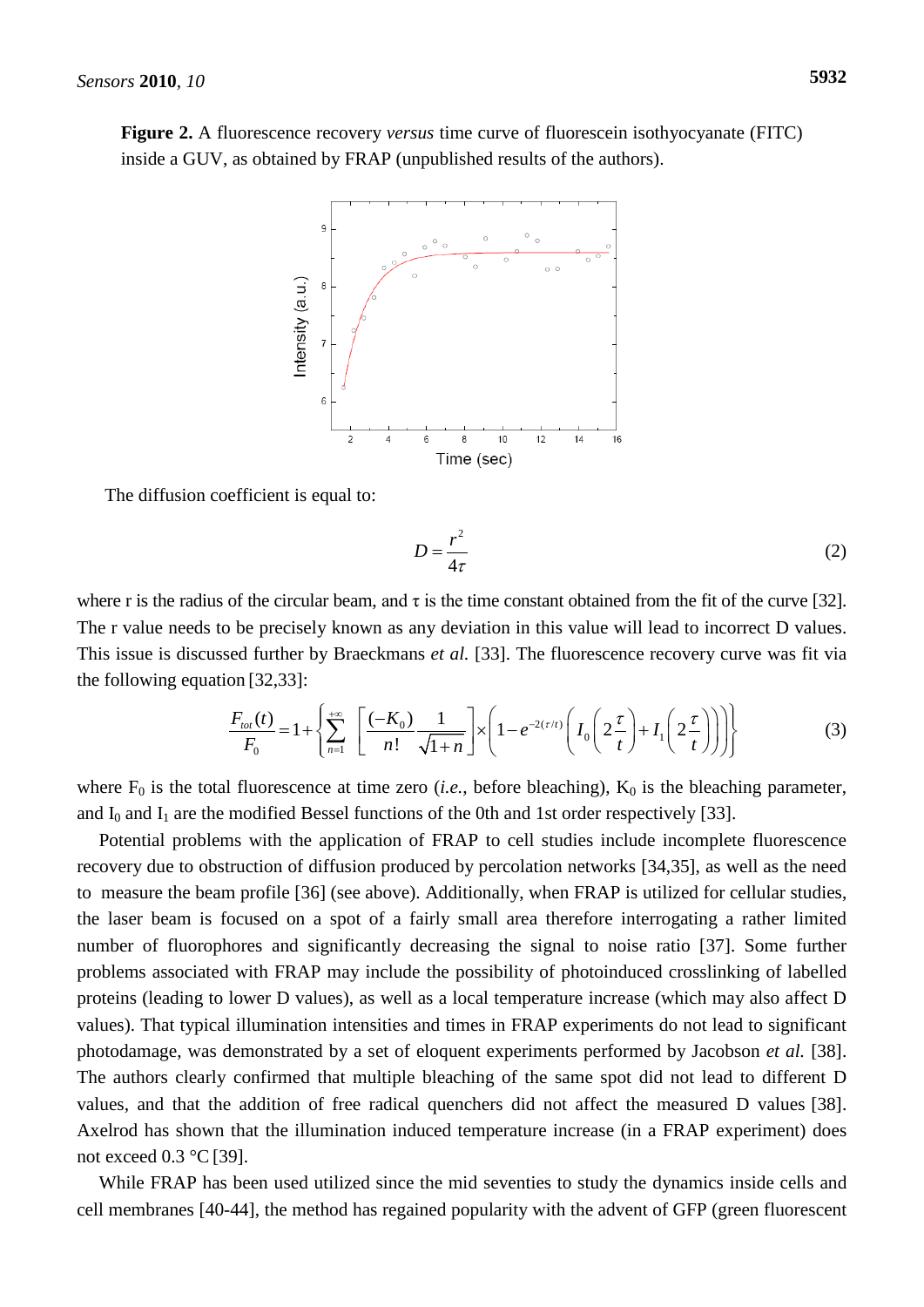protein) technology less than two decades ago [20,45]. The suitability of GFP for cellular studies stems from its following properties; it is stable, non-toxic to the cell, does not bleach significantly at low light intensities, does not seem to be damaging to the cell after undergoing irreversible photobleaching, it can be readily expressed in several cell types where it is fused to a particular protein, and the fusion of GFP to a protein of interest does not affect the function and location of the protein being investigated [45-49]. Thus GFP behaves like a "non-invasive" [48] extrinsic fluorophore, and it has been shown to be more stable than fluorescein isothyocynate (FITC), a widely used fluorophore [49].

# *2.4. FRAPP (Fluorescence Recovery after Pattern Photobleaching)*

This method has been devised in 1982 in order to ameliorate some disadvantages associated with classical FRAP [36]. Briefly, FRAPP utilizes two laser beams intersecting precisely in the focal plane of a microscope and thus creating a fluorescent fringe pattern gradient [25,36]. Figure 3 is a representative fringe-pattern picture of a fluorescent dye, FITC.

**Figure 3.** A fluorescence gradient/fringe pattern picture of an FITC sample. The interfringe distance corresponds to 17 µm.



Several advantages of the technique include; high sensitivity, the ability to measure D values over a wide range of distances and thus to check for Brownian motion of the diffusing species, and also the ability to discern the presence of differently diffusing species by examining the recovery signal curves [25,31,36]. Figure 4 shows representative FRAPP fluorescence recovery curves obtained by Reffay *et al.* [31]. Each curve corresponds to a different biotinylated transmembrane peptide  $(B-L_{12})$ streptavidin (S) ratio  $r = [B]/[L_{12}]$ ; where  $r = 0$  (solid red line),  $r = 0.2$  (green squares), and  $r = 1.9$ (blue solid line), which were fitted by a single, double, and triple exponential, respectively [31]. The results clearly demonstrate that FRAPP can identify the presence of several diffusing species by the nature of the fit of fluorescence recovery curves, whereby a single exponential corresponds to a single diffusing species, and multiple exponentials to several diffusing species.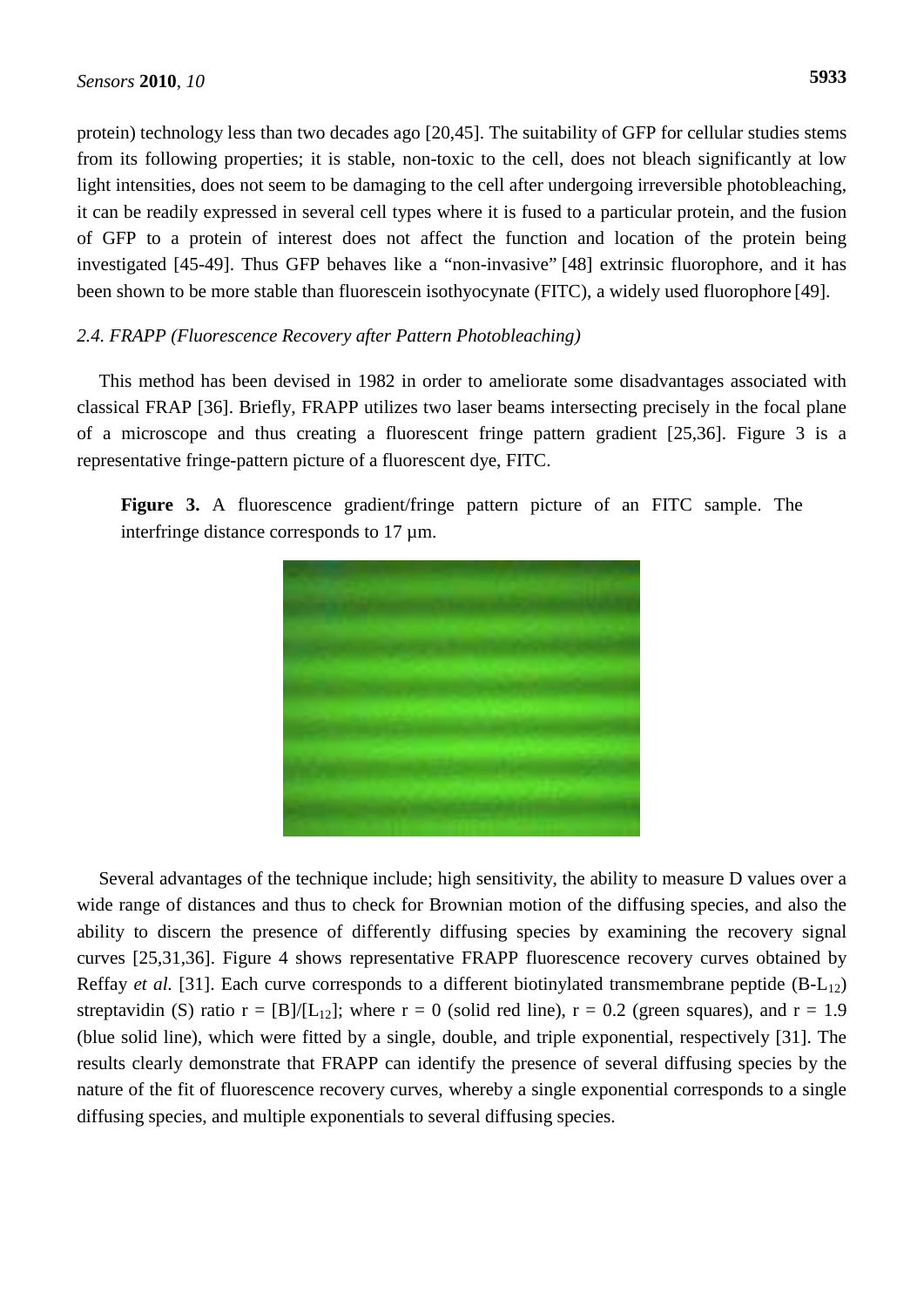**Figure 4.** FRAPP curves of biotinylated transmembrane peptide  $(B-L_{12})$  streptavidin  $(S)$ complexes, ratio  $r = [B]/[L_{12}]$ ; where  $r = 0$  (solid red line),  $r = 0.2$  (green squares), and  $r = 1.9$  (blue solid line). From [31], by permission from PLoS ONE.



A FRAPP experiment is performed at several (e.g., 4-5) interfringe distances (i) and a plot of  $\tau^{-1}$ (where  $\tau$  is the time constant obtained from the fit of a FRAPP curve, usually an average value of about 10 runs) *versus* i<sup>-1</sup> is plotted. A linear plot going through the origin is indicative of Brownian diffusion, with the slope being equal to the diffusion coefficient (D) via the classical relation [36]:

$$
D = \frac{i^2}{4\pi^2 \tau} \tag{4}
$$

Deviations from this are indicative of non Brownian diffusion [36]. Figure 5 is a τ<sup>-1</sup> versus i<sup>-1</sup> plot for the diffusion of MexA protein inside a biomimetic sponge phase, the D value corresponds to 4.2  $\mu$ m<sup>2</sup>/s (unpublished results of the authors). The insert of Figure 5 is a fluorescence recovery curve of MexA at an interfringe distance of 45.5 µm (see below).

**Figure 5.** A  $\tau^{-1}$  *versus* i<sup>-1</sup> plot for the diffusion of MexA protein inside a sponge phase. The diffusion coefficient corresponds to 4.2  $\mu$ m<sup>2</sup>/s. The insert is a curve of the decay of fluorescence contrast between bleached and non-bleached region (see Figure 3), which corresponds to fluorescence recovery brought about by the diffusion of the non-bleached species into the bleached area [36,50,51].

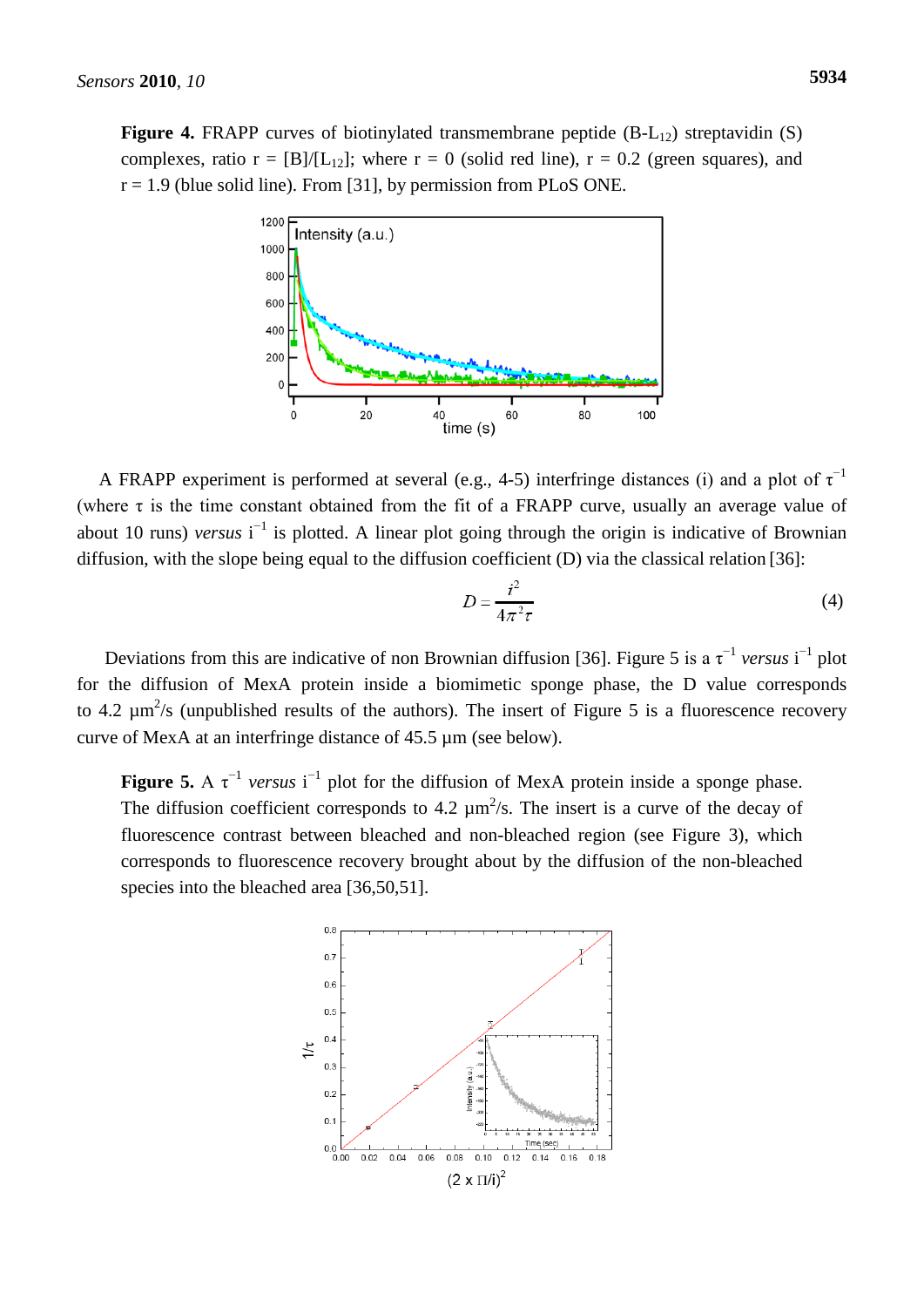As mentioned above, FRAP has several drawbacks, especially when applied to cellular studies, that can be overcome by FRAPP. It is of no surprise that the latter method has been applied to study protein diffusion inside cells. Munnelly *et al.* [37] have directly compared FRAP and FRAPP by studying the diffusion of a major histocompatibilty complex (MHC) class II antigen in M12.C3.F6 cells. In addition to the ability to interrogate the whole cell, the reported advantages of FRAPP included a 100 fold improved fluorescence signal for this particular system, hence an improved signal to noise ratio (see Figure 5 of the reference). While the two methods yielded comparable D values as well as percentage mobile fractions, the reproducibility of D values obtained by FRAPP was much better than those obtained by FRAP, and the authors suggested that the former method can be useful in identifying cell-cell variation in protein mobility [37].

#### **3. Some Recent Studies**

#### *3.1. Lateral Diffusion of Membrane Proteins*

Gambin and collaborators [25] have used FRAPP to obtain diffusion coefficients of various peptides and transmembrane proteins, inserted into GUVs and a biomimetic (non-supported) sponge phase of tunable thickness, in order to assess the validity of the Saffman-Delbrück (SD) diffusivity model. As mentioned earlier, the SD model predicts that the lateral diffusion coefficient of a protein will be weakly dependent on its radius (R) [19]. By plotting the D values of peptides and transmembrane proteins from their study as well as those obtained by other authors [52], it was revealed that D was inversely proportional to R (D  $\alpha$  1/R) [25], contrary to the SD model that predicts a logarithmic dependence of D with R (D  $\alpha$  ln 1/R). Several recent theoretical works have been concerned with this matter. Naji *et al.* [53] proposed that the deviation from the SD model was due to membrane-protein induced perturbation of the membrane, which in turn affected the mobility of the complex leading to the D  $\alpha$  1/R dependence. Utilizing coarse-grained simulations, Guigas and Weiss have argued that the D  $\alpha$  1/R dependence occurs beyond certain critical R values [54,55], which are significantly greater than those for transmembrane proteins, and thus the lateral diffusion of transmembrane proteins should follow the SD model. It should be mentioned that the two coarse-grained studies [54,55] have reported rather high solvent viscosities, as compared to those of the membranes, and this may have adversely affected the simulations. Interestingly, two FCS studies examining the diffusion of transmembrane proteins in GUVs published in 2009 have yielded conflicting results with regards to the dependence of D on R [26,27]. Kriegsmann and colleagues [27] illustrated that the diffusion coefficients of NpSRII (a heptametric helical transmembrane photoreceptor), NpHtrII (a transducer of NpSRII composed of a dimeric helical transmembrane segment, and a cytoplasmic domain), as well as the NpSRII/NpHtrII bound complex display the 1/R dependence, thus being in excellent agreement with the results obtained by Gambin *et al.* [25]. Ramadurai and collaborators [26] have found no D  $\alpha$  1/R dependence when investigating the lateral diffusion of several transmembrane proteins ranging from 1 to 36 transmembrane segments. Thus, their findings were in agreement with the SD model [19], and in contrast to what was reported by the two above-mentioned studies [25,27]. We would like to add that the study by Kriegsman *et al.* [27] utilized dual-focus FCS, while the one by Ramadurai *et al.* [26] relied on single-focus FCS. While in both cases, the proteins were inserted in the same biomimetic media (GUVs), the former study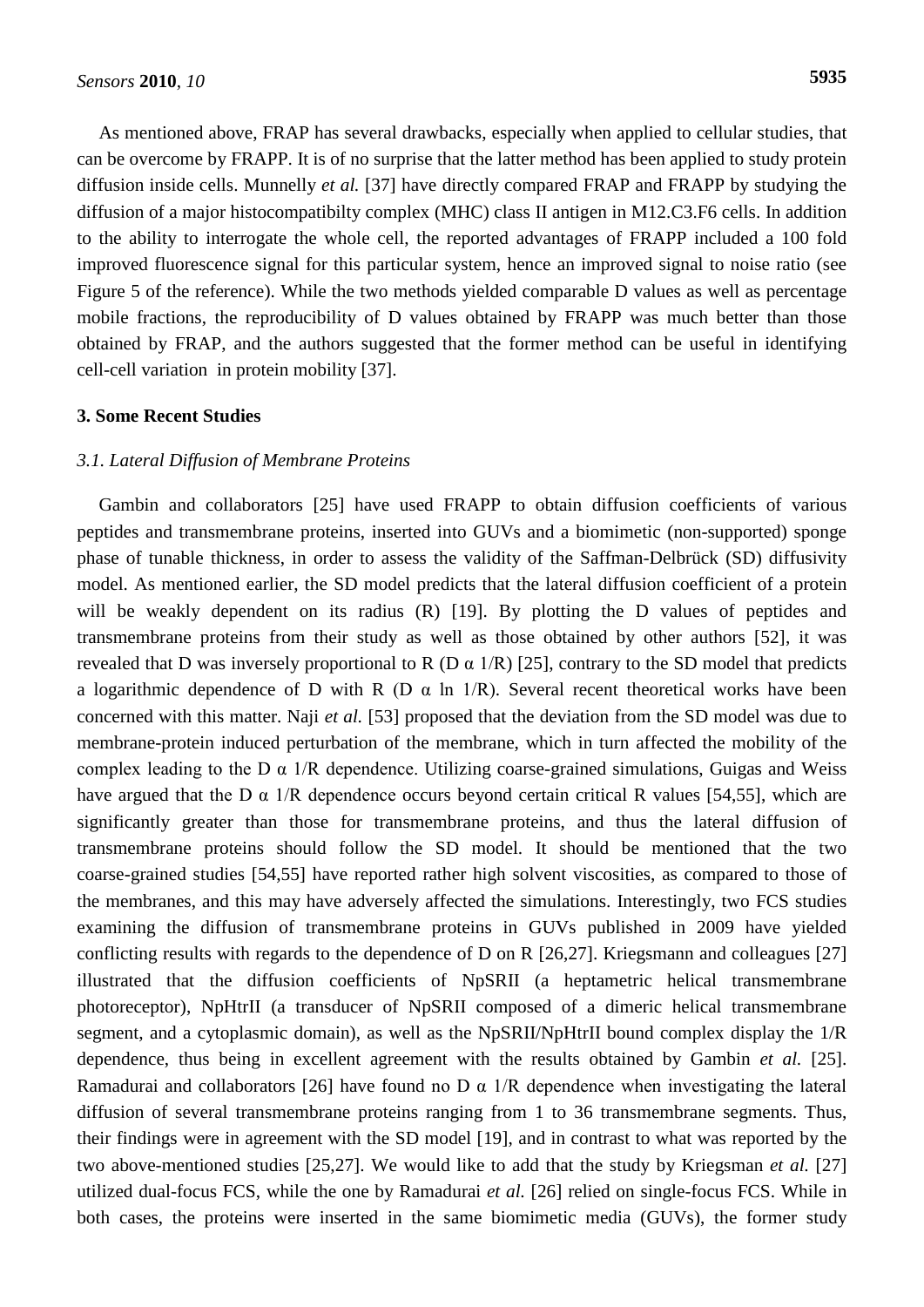employed the more "advanced" dual-foucs FCS, while the latter relied on the single-focus FCS that has been shown to exhibit under certain condition errors that can lead to flawed D values (see below). Clearly, additional head on studies employing both FCS and FRAP, and perhaps SPT (much like the one performed by Bates *et al.* [56], see below) are warranted in order to test the dependence of D on R for transmembrane proteins. Ideally, the experiments should be very carefully executed and in more or less identical (domain-free) media (*i.e.*, GUVs with the same or similar lipid to protein ratios) in order to minimize potential discrepancies.

#### *3.2. Diffusion of Lipids and Membrane Proteins under Membrane Curvature Gradients*

Tian and Baumgart [57] have measured the diffusion of  $DiOC_{16}$  (a lipid fluorophore) and CTB (Cholera toxin subunit B, a membrane protein used as a tracer in the studies of cellular trafficking) inside a highly curved system of tubular membranes and planar supported bilayers. Tubular membranes were produced by pulling tethers from GUVs. The study was borne out by the hypothesis that membrane curvature may play a role in the segregation of lipids and proteins in cellular processes, such as sorting and trafficking. The distribution of lipids and proteins within respective (curved *versus* non-curved) systems was measured by confocal fluorescence microscopy and revealed that CTB and not lipids sensed the curvature gradient (*i.e.*, CTB was more localised in highly curved tubular membrane as opposed to GUVs). The diffusion coefficients of CTB in supported bilayers were about 8 times smaller than the respective  $DiOC_{16}$  values, while on membrane tethers CTB exhibited D values 2 times smaller than those of  $DiOC_{16}$ . The authors rationalized their finding by suggesting that CTB could be more crowded on flat bilayers as opposed to highly curved membrane tethers [57]. Evidently, further studies should be undertaken to assess the effect of membrane curvature on the lateral diffusion of several membrane proteins in addition to CFTB. Interestingly, a theoretical study by Daniels and Turner [58] proposed a logarithmic dependence of D on the membrane surface tension ( $\sigma$ ) for proteins diffusing on a tubular membrane and that one should measure the diffusion of proteins as function of "membrane size" in order to test the validity of the Saffman Delbrück diffusivity models. The membrane size can be varied by varying the tube radius, which in turn can be accomplished by changing the surface tension of the membrane [58]. An experimental verification of authors' predictions (by measuring D as function of σ) is warranted not only for proteins diffusing in tubular membranes, but for those diffusing in "flat" membranes such as those in GUVs. Perhaps, it is the effect of membrane surface tension in GUVs that plays a role in differing interpretations of the SD model, as reported by several experimental groups [25-27]. We have to clarify that the studies such as the one by Daniels and Turner [58] are based on assumptions that one may apply the SD formalism for small objects. This is an incorrect assumption, and several experimental studies can attest to that [25,52,59].

### *3.3. Hydrophobic Mismatch*

As already mentioned, the "insertion" of transemembrane proteins into the bilayer will give rise to the hydrophobic mismatch phenomenon in which the lipids in the bilayer either stretch or compress to accommodate the proteins. If the length of the protein core is greater than that of the bilayer, the lipds will stretch, while they will compress in the reverse case in order to prevent the energetically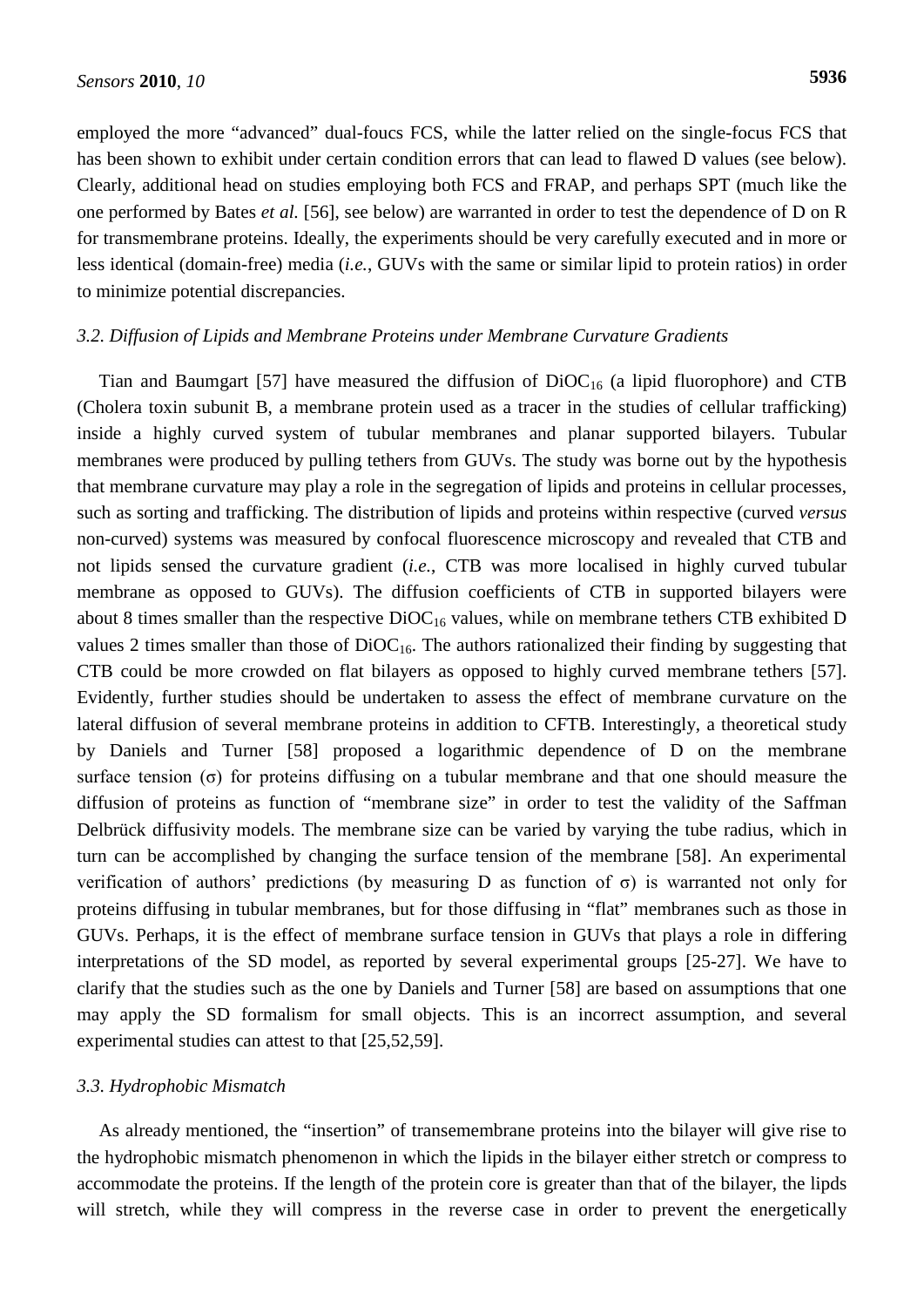unfavourable exposure of the hydrophobic region of the protein to the aqueous environment [4]. It ought to be mentioned that for single-helical transmembrane peptides, the matching will be performed by the peptides, which will tilt to fit within the membrane [10,60,61]. Gambin *et al.* [62] have used FRAPP to study the lateral diffusion of transmembrane peptides (poly-leucines) of various lengths, inside GUVs as well as a biomimetic sponge phase, in order to obtain additional information regarding the hydrophobic mismatch. The first experimental system, GUVs of constant bilayer thickness, was utilized to study the effect of peptide length on the phenomenon of hydrophobic mismatch. The peptide  $L_{18}$  exhibited the highest mobility, as witnessed by its highest D value. The hydrophobic length of  $L_{18}$  matches the membrane thickness of the GUVs, and as expected it had the highest diffusion coefficient. Not surprisingly, the mobility of  $L_{24}$  was reduced by about 30% as compared to that of  $L_{18}$ .  $L_{24}$  is tilted in the membrane as confirmed by ATR-FTIR (attenuated total reflectance-Fourier transform infra red spectroscopy) experiments. Unexpected results were obtained for  $L_{12}$  whose D value mirrored that of  $L_{18}$ . The results were rationalized by the fact that the peptide was simultaneously pinching the membrane while being anchored in it. The second system consisted of a biomimetic, tunable sponge phase whose bilayer thickness was varied by the addition of a hydrophobic solvent. The measurements of diffusion coefficients as a function of membrane thickness revealed a similar pattern for all three peptides, where the D values exhibited a maximum at a membrane thickness corresponding to their hydrophobic length. The authors clearly demonstrated the sensitivity of D values to the hydrophobic mismatch, and based on the D values were able to calculate the tilt angles of peptides[62].

#### *3.4. Membrane Protein Association*

Reffay *et al.* [31] have used FRAPP to study the interactions between MexA (a periplasmic protein) and OprM (a transmembrane protein), of the MexA-MexB-OprM efflux pump in *Pseudomonas aeruginosa.* The proteins were inserted into a "tunable" biomimetic sponge phase. Tunable refers to the ability to tune the bilayer thickness as well as to adjust the distance between adjacent bilayers  $(d_w)$ , and hence probe the nature of the interaction. The elegance of this system lies in the fact that it is well suited to study lateral membrane-protein interactions, as well as those occurring between proteins inserted into opposing membranes, such as those of a protein complex spanning two membranes. Additionally, the sponge phase is not supported (a potential issue when measuring diffusion of transmembrane proteins) and it does not affect the structure and function of membrane proteins, as witnessed by retained activity of several transmembrane proteins in the sponge phase (Picard *et al.*, to be submitted). Reffay and colleagues have looked at the diffusion inside a sponge phase of MexA, OprM, as well as that of MexA in access of OprM, as a function of bilayer distance ranging from 90–320 angstroms [31]. Figure 6 is a schematic representation of the interactions between MexA and OprM as well as a plot of the D values as a function of bilayer distance. Based on the diffusion *versus* membrane distance, they have determined the following; MexA is anchored to bilayers (as the diffusion of a soluble mutant MexA protein was about ten times greater than that of the wild type protein), OprM is embedded in the membrane (with a lower D value than that of MexA), and that MexA and OprM do not interact laterally but form a complex when they are in opposing membranes with the population of the MexA-OprM complex being at its maximum at  $\sim$ 200 Å, which corresponds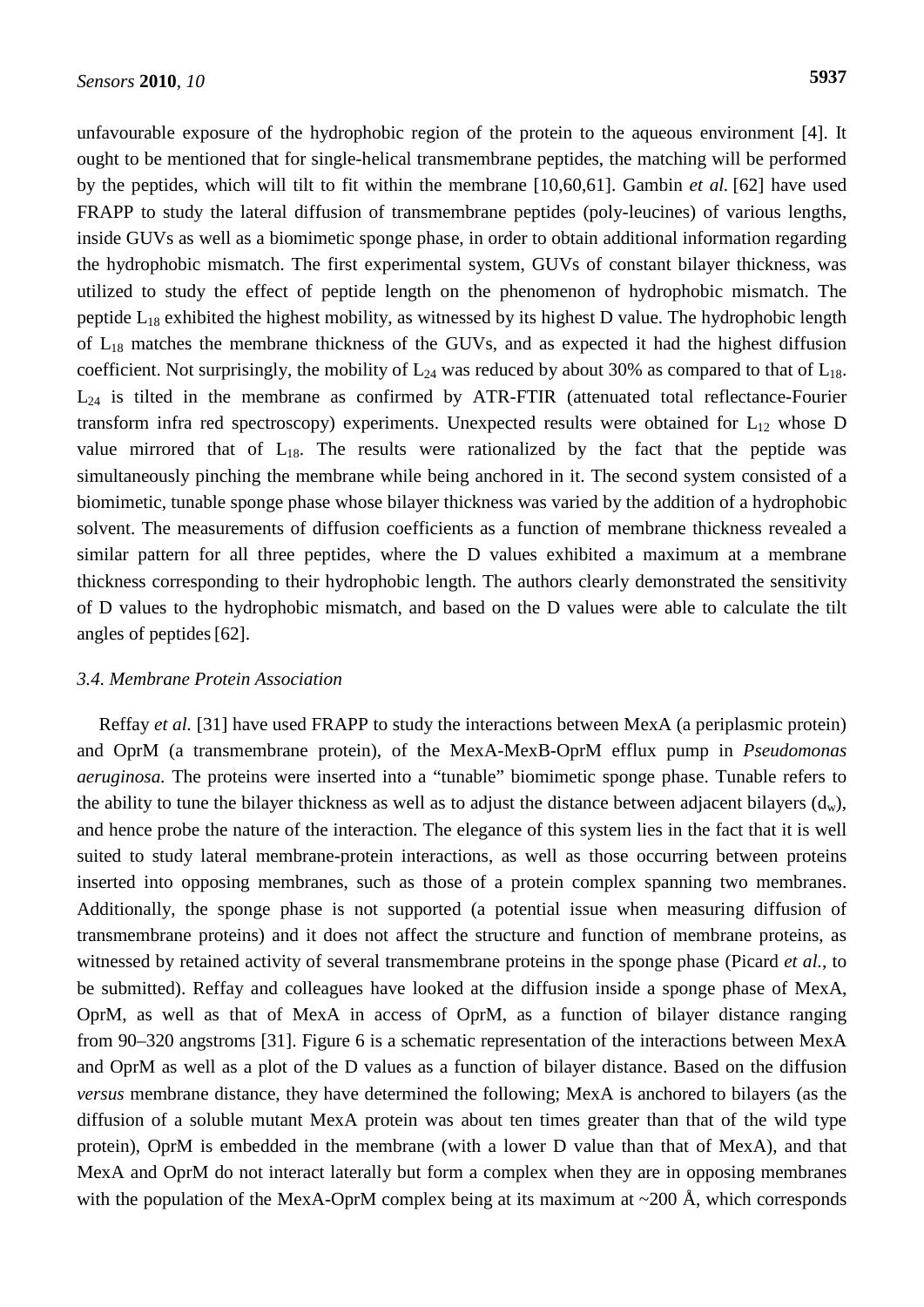to the periplasmic thickness of *Pseudomonas aeruginosa* [31]. By monitoring the fluorescence intensity, that is the intensity of the signal corresponding to a particular D value of either the free MexA protein or when it is bound to OprM, as a function of molar ratio, the authors were able to compute the MexA/OprM stoichiometry of 2 at pH 7.5. Furthermore, they have shown that this stoichiometry was pH dependent, going from 2 to 6 as pH decreased from 7.5 to 5.5 [31]. This study eloquently demonstrated the versatility of FRAP(P) as a tool for membrane protein studies.

**Figure 6.** MexA-OprM interactions as a function of bilayer separation distance (d<sub>w</sub>). The top panel is a schematic representation of the interactions between the proteins, with the barrels representing OprM and boomerang-like sticks representing MexA. Each schematic in the upper panel corresponds to proposed interactions between the two proteins as a function of  $d_w$  where the middle one is representative of interactions at ~200Å. The bottom panel is a plot of diffusion coefficients as a function of bilayer distance. The symbols correspondence is as follows; green (empty) triangles pointing up; FITC-labelled MexA alone, blue (full) triangles pointing down; non-bound MexA in a sample containing OprM trimers, black crosses;  $\text{FITC-C}_{16}$  (a fluorescently labelled SOPC lipid) alone, red squares; OprM alone, blue (full) diamonds; MexA bound to OprM. From [31], by permission from PLoS ONE.



We would like to mention that all the subsequent studies discussed below were performed using classical FRAP.

#### 3.5. *Thylakoid Membrane Proteins*

Kirchhoff *et al.* [63] have studied the diffusion of grana thylakoid membrane chlorophyll-protein complexes from isolated spinach (*Spinacia oleracea*) grana membranes. Grana are thylakoid membrane domains (resembling a stack of coins or discs) and present some of the most crowded membranes in nature with around 70% to 80% of the membrane occupied by proteins [64]. Clearly,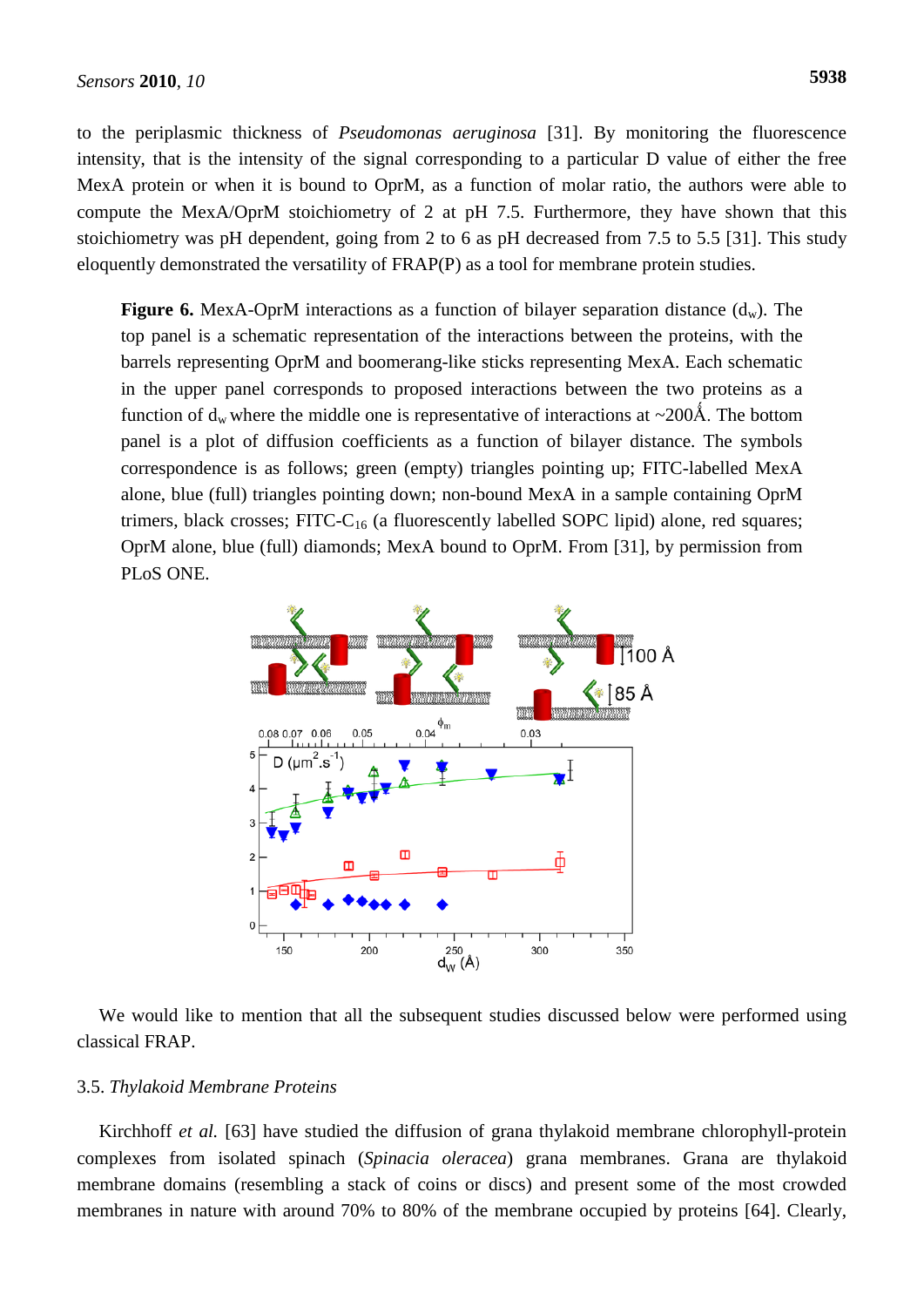one would expect proteins to diffuse slowly in such an environment. Accordingly, the authors have discovered that around 75% of chlorophyll-protein complexes are immobile during measured time-scales of up to 9 min, while the reminder diffused rather rapidly with the D value of  $\sim$ 0.005  $\mu$ m<sup>2</sup>/s [63]. This "rapidly" diffusing population was rationalised to be composed of mobile proteins, which exchange between the grana and stroma lamellae [63].

The first study examining the diffusion, and hence "mobility", of a single thylakoid membrane protein was performed by Vladimirou and colleagues [65]. They have studied Hcf106, a single transmembrane protein, and reported that there was effectively no fluorescence recovery over periods up to 3 min, demonstrating that the protein is either immobile or its diffusion is strictly restricted within certain domains [65]. It appears that Hcf106 is one of those immobile thylakoid membrane proteins, which constitute around 75% of chlorophyll-protein complexes [63]. Evidently, it would be interesting to study a thylakoid membrane protein from the "mobile" group comprising 1/4 of chlorophyll-protein complexes.

## *3.6. Green Fluorescent Protein (GFP) Diffusion in Escherichia Coli*

The authors utilized FRAP to study the diffusion of GFP inside elongated *E. coli* cells [66]. More specifically, GFP's diffusion was investigated in three environments inside the cell; in the plasma membrane (where GFP was fused to TatA, an integral *E. coli* protein), in the cytoplasm, and in the periplasm, and the following respective D values were reported;  $0.13 \pm 0.03 \mu \text{m}^2/\text{s}$ ,  $9.0 \pm 2.1 \mu \text{m}^2/\text{s}$ , and  $2.6 \pm 1.2 \mu m^2$ /s [66]. While the D value measured in the plasma membrane was the first reported value for the lateral diffusion of a bacterial plasma membrane protein *in vivo,* the D values obtained for GFP diffusion in the cytoplasm and the periplasm were comparable confirming the similar "fluid" structure of the two compartments. This work clearly demonstrated that diffusion of a protein inside various cellular compartments is a good indicator of comparative cellular structure.

### *3.7. Polyglutamine Pathogenesis in Caenorhabditis elegans and Disassembly of β-Amyloids*

*C. elegans* (a roundworm) has been used as a model organism to study polyglutamine expansions, a neurodegenerative disorder characterized by polyglutamine aggregates and seen in neurodegenerative diseases such as Huntington's [67,68]. The authors have fused several polyglutamine (Q) proteins to the yellow fluorescent protein (YFP) and measured their diffusion in live, anesthetised organisms. While it is not unreasonable to expect that D values will show some variation according to the length of the Q residues, it was demonstrated that in the muscle cells of *C. elegans,* the diffusion of the Q0:YFP species was rapid, while that of the Q40:YFP did not exhibit recovery after photobleaching indicating that immobile aggregates were formed [67], consistent with length dependent polyglutamine aggregate formation [69]. Unfortunately, the authors did not report diffusion coefficient values, just relative fluorescence recovery times. Figure 7B is a schematic representation of a protein under the hydrophobic mismatch, while Figure 7A shows a corresponding non-mismatched protein. In Figure 7C we illustrate a protein aggregate complex, as compared to the corresponding, nonaggregating, protein under "normal" conditions in Figure 7A.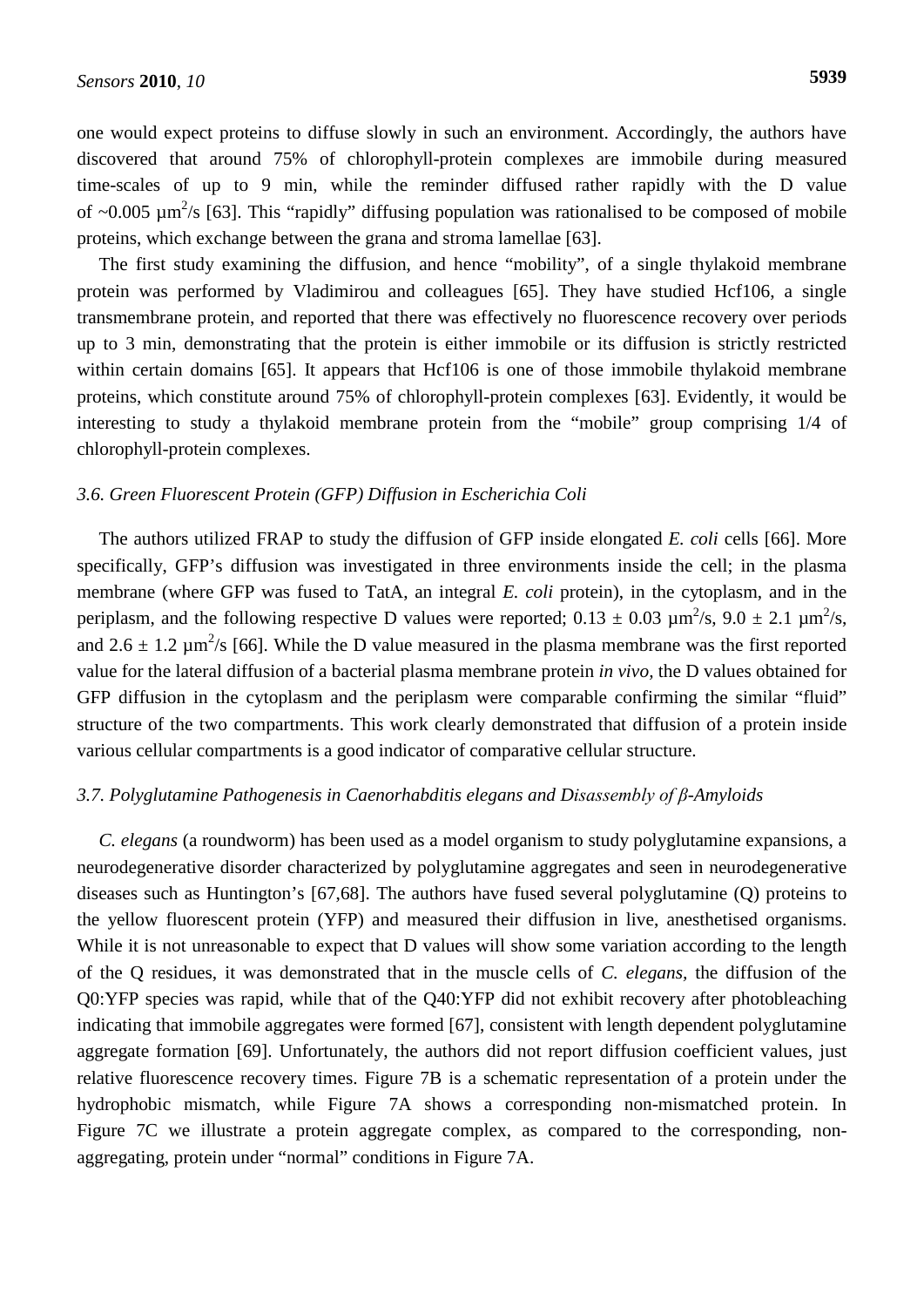**Figure 7.** The author's rendition of a bilayer membrane under various conditions. A.; a protein diffusing under "normal" conditions will exhibit a characteristic diffusion coefficient (D) value, B; a protein under the hydrophobic mismatch will tilt and consequently exhibit a lower D value than the corresponding protein in A, C; Protein aggregates, which will diffuse more slowly and hence have lower D values than a non aggregated protein in A, and D; the effect of domains, such as lipid rafts, will affect the diffusion of adsorbed DNA causing it to have a different D value when diffusing in the domain regions. The panel C of the figure illustrates protein aggregates, and we refer to the diffusion of β-amyloid (Aβ) peptide aggregates as reported in the study by Edwin *et al.* [70]. Assuming that the panel A represents the monomeric Aβ peptide at pH 7.4 with a D value of 155  $\mu$ m<sup>2</sup>/s, the panel C corresponds to aggregates at pH 2.7 with a D value of  $\sim$ 3.5  $\mu$ m<sup>2</sup>/s [70]. The panel D illustrates the diffusion of membrane-adsorbed DNA oligonucleotides in different membrane lipid domains (black and blue). After Athmakuri *et al.* [71]. D values will depend on the area of the membrane. The authors report a D value of 1.67  $\mu$ m<sup>2</sup>/s under conditions where DSPC membrane composition was 10%, while the diffusion coefficient decreased to 0.14  $\mu$ m<sup>2</sup>/s when DSPC % was equal to 50. The presence of DSPC domains resulted in decreased diffusivity of adsorbed DNA oligonucleotides [71].



Edwin *et al.* [70] have used FRAP to study the reversibility of β-amyloid (Aβ) peptide aggregate formation. The Aβ peptide is believed to be the cause of the Alzheimer's disease pathogenesis, brought about by the conversion of random coil or α-helix peptides to β-sheet fibrilar structures [70]. The authors have looked at the effects of pH and added salt on the reversibility of β-amyloid self-association as assessed by FRAP. Evidently, any factor leading to reversibility of this effect would be witnessed by an increase in D values. The peptide is in its monomeric state at pH 7.4, while it forms aggregates at pH 2.7, and its aggregation can be reversed by an increase in pH [70]. It was reported that an increase in pH from 2.7 to 7.4 was accompanied with an increase in D values from  $\sim$ 3.5  $\mu$ m<sup>2</sup>/s to ~155  $\mu$ m<sup>2</sup>/s (indicative of more rapidly diffusing/non-aggregating species). The estimated radii corresponded to about 1.5 nm at pH 7.4 and about 90 nm at pH 2.7. Obviously, these results are not in agreement with the SD model and are more adequately explained by the D  $\alpha$  1/R model proposed by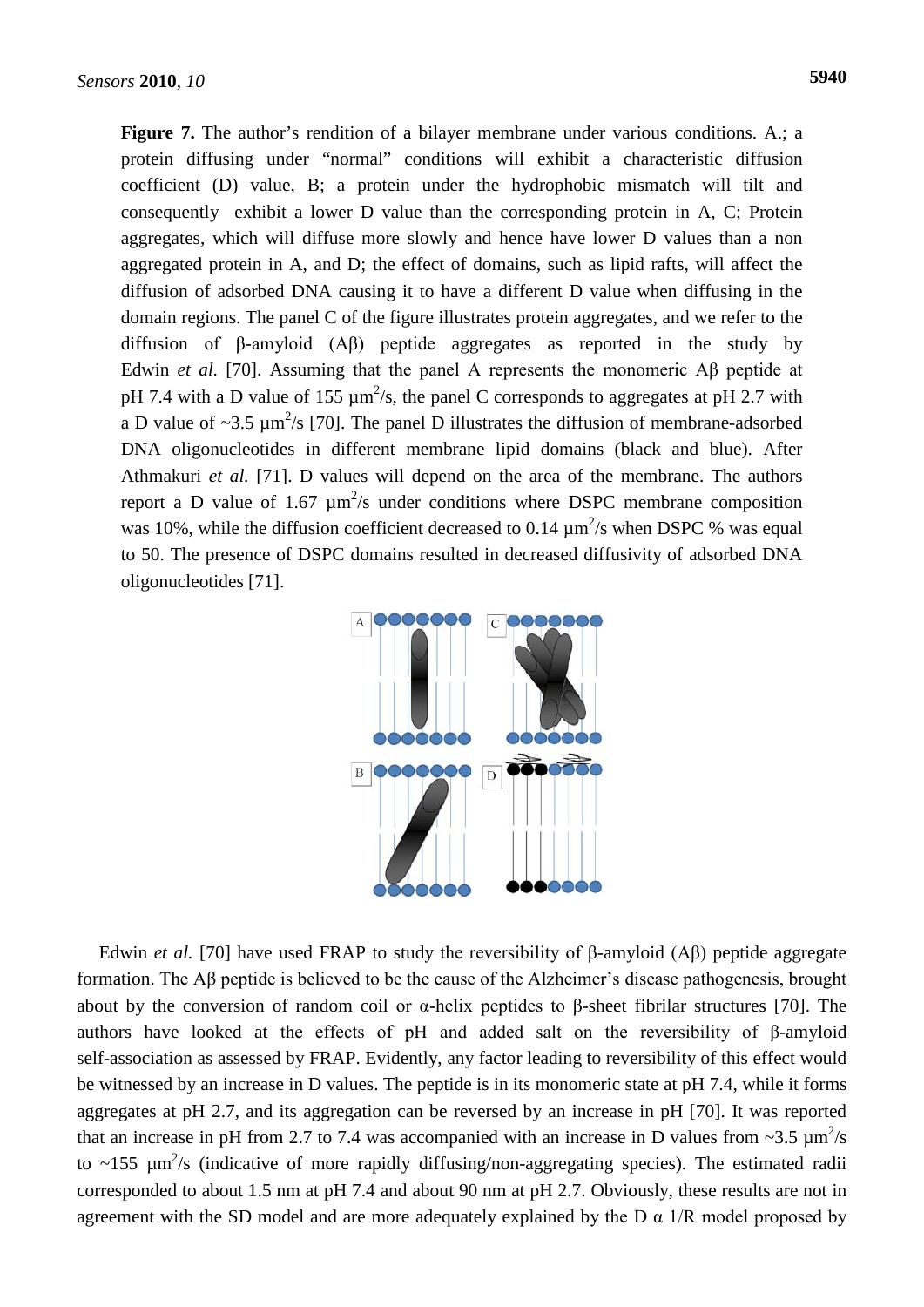Gambin *et al.* [25]. The addition of calcium chloride up to 15 mM promoted aggregation (decrease in D values) and subsequent addition of CaCl<sub>2</sub> up to 25 mM suppressed aggregation (increase in D values). The effect of this salt has been examined by the investigators because of calcium's involvement in amyloid diseases [70].

#### *3.8. Lateral Diffusion of DNA and the Effect of Lipid Domains/Rafts*

Now we turn our attention to the lateral diffusion of adsorbed DNA onto lipid bilayer membranes. Athmakuri *et al.* [71] have studied the lateral diffusion of single-stranded DNA oligonucleotides adsorbed onto supported bilayers of varying membrane heterogeneity (gel DSPC domains in a DOTAP continuous/fluid phase). There are two interesting observations that were reported in this work: 1) Diffusion coefficients of fluorescently-labelled DNA decreased as a function of increasing DSPC %, indicating that the lateral mobility of DNA was retarded with an increase in gel phase/membrane heterogeneity, and 2) The diffusion of 1% NBD-PE (a fluorescent lipid dye) in the presence of non-labelled DNA in the bilayers ranging from 10%–50% mole fraction of DSPC exhibited nearly identical diffusion coefficients to DNA, indicating that the presence of lipd rafts affected the diffusion of fluorescently-labelled lipids much the same way it affected the diffusion of membrane adsorbed DNA oligonucleotides. Furthermore, the above experiments were repeated, but this time another cationic lipid DMTAP, was used instead of DOATP, in order to further examine the effects of membrane heterogeneity/lipd domains on DNA diffusion. Once again, it was seen that the D values of DNA decreased as a function of increasing DSPC mole fraction, and the rate of diffusion of DNA was similar to that of NBD-PE. The take home message of this study was that the diffusion of membrane-adsorbed DNA was restricted by increasing lipid domains presence, and the lateral diffusion of lipids was also affected by these domains [71]. Figure 7 D is a schematic representation of adsorbed DNA in the presence of domains (black circles), as compared to that when little or no domains are present (blue circles). As reported in the study, the presence of domains will result in a decrease in the diffusion coefficient of the adsorbed DNA.

#### *3.9. Membrane Confinement and Fluidity*

Although this review has focused on the diffusion inside membranes, an interesting recent study has examined the diffusion inside the water layers of artificial or model membranes. Moreau and colleagues [72] have investigated the effects of membrane confinement on the diffusion of two fluorescent dyes (fluorescein and rhodamine) and a fluorescently labelled protein, bovine serum albumin (BSA), inside the aqueous layers of two lyotropic lamellar phases, an ionic AOT/NaCl/H<sub>2</sub>O and a non ionic C<sub>12</sub>E<sub>5</sub>/hexanol/H<sub>2</sub>O phase. The confinement was achieved by "swelling" the membranes, and the separation distance  $(d_w)$  between the membranes (which essentially corresponds to the thickness of the aqueous layer) was varied from  $\sim$ 20 Å to  $500 \text{ Å}$ . The authors reported that for both the ionic and non-ionic lamellar phases there exists a first (dilute) regime, where the D values are quasi-linearly proportional to  $1/d<sub>w</sub>$ . In fact, in this regime, the diffusion coefficient values at large  $d_w$  distances approach those of the probes in bulk water, indicating that the diffusing species do not interact with the surfactant bilayers. The decrease of D values with a decrease in inter-membrane distance was due to the confinement of the probes within the bilayers. Very much similar effect has been observed by Reffay *et al.* [31], were the D values decreased with a decrease in  $d_w$ .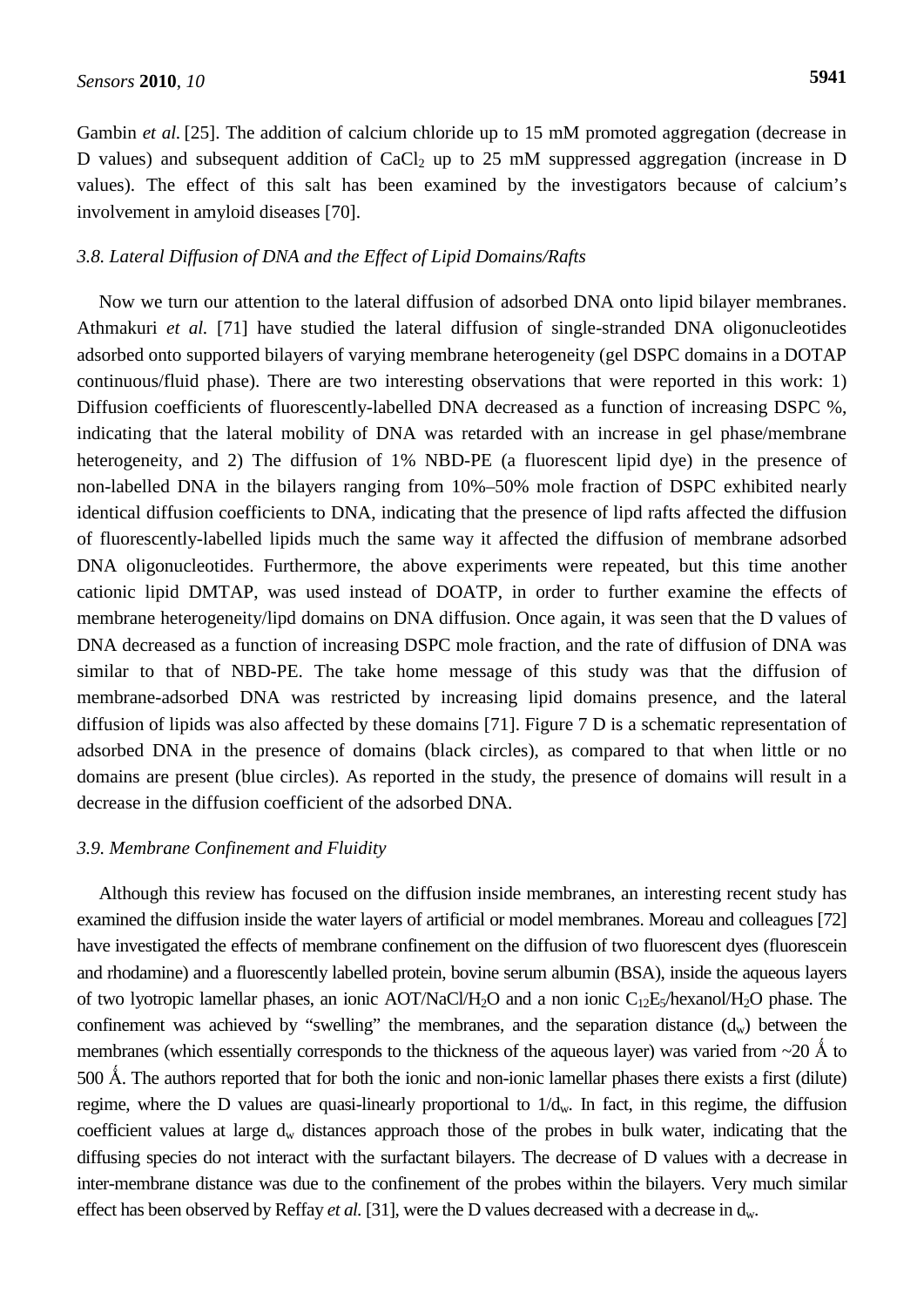Interestingly, for the non-ionic lamellar phase a second (confined) regime was observed (at low  $d_w$ values) following the first (dilute) one. Here the diffusion coefficients reach an almost constant, non zero, values at  $d_w$  values roughly corresponding to and smaller than the diameter of the diffusing particle. The D values in this regime are reported to be on the same order as those of the probes inserted inside the bilayers of the same membranes [72].

#### **4. Comparison with Some Alternative Methods**

#### *4.1. FCS (Fluorescence Correlation Spectroscopy)*

This method is based on fluctuations of fluorescence intensity, as fluorescently labelled molecules pass through a (minute sample) volume being observed. These fluctuations are analyzed via time dependent correlation functions yielding diffusion coefficients. Briefly, the autocorrelation curve is obtained from the fluorescence intensity trace as follows [73,74]:

$$
G_{(\tau)} = \frac{\langle \delta F(t) \ \delta F(t+\tau) \rangle}{\langle F(t) \rangle^2} \tag{5}
$$

where G is the autocorrelation function,  $F(t)$  is the fluorescence intensity as a function of time,  $\tau$  is the correlation time, and the angular brackets refer to time averaging. For two-dimensional Brownian diffusion in the membrane, the autocorrelation function is expressed as [73,74]:

$$
G_{(\tau)} = \frac{1}{N} \left( 1 + \frac{\tau}{\tau_D} \right)^{-1} \tag{6}
$$

where N is the average number of fluorescent particles in the detection volume, and  $\tau_{\rm D}$  is the diffusion time. The diffusion coefficient (D) is as follows[73,74]:

$$
D = \frac{w^2}{4\tau_D} \tag{7}
$$

where w is the waist of the focused laser beam. The waist of the focused beam should be precisely calibrated, in order to avoid erroneous D values. This is analogous to the need to precisely measure the laser profile beam in FRAP experiments, as mentioned in Section 2.3.

Potential setbacks of this method include the need for strict vertical positioning, laser beam geometry, as well as "high" fluorophore concentrations, and "slow" diffusion [73,75]. High fluorophore concentrations affect the fluorescence fluctuations of the diffusing fluorophores, while slow diffusion times require longer measurement times, which in turn can affect the stability of the detection volume [73]. Additionally, one-photon FCS has been shown to exhibit under certain conditions a non-Gaussian observation volume, which can alter the diffusion correlation function, thus leading to flawed D values [75,76]. The use of two-photon FCS can circumvent the problem of a non-Gaussian observation volume [76]. FCS has been employed since the early seventies [77-80], gaining popularity in biophysical studies in the nineties [74], and it has been used to study diffusion of in both artificial and cellular membranes. There are several excellent reviews on FCS to which one is referred [73-75,80,81].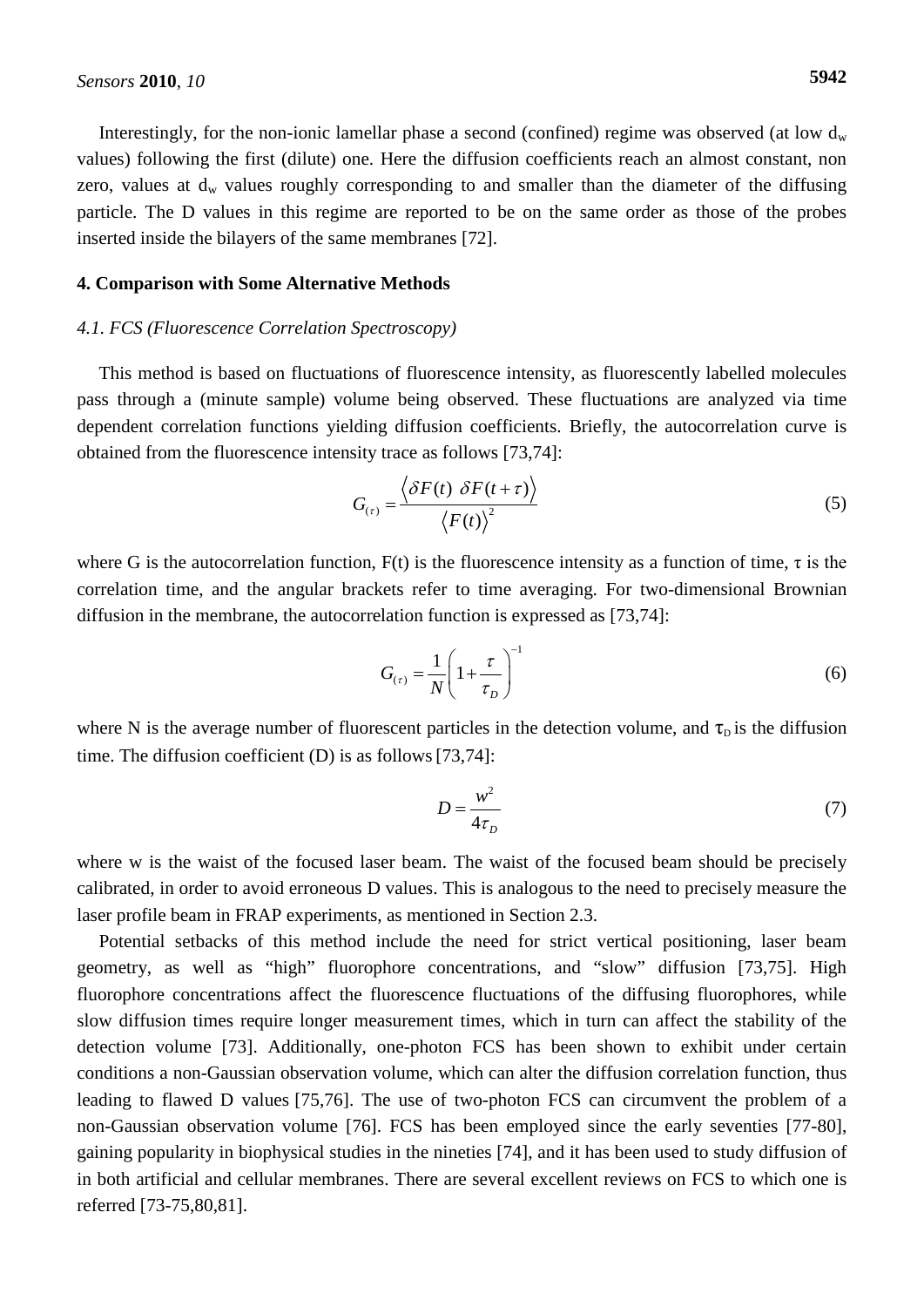#### *4.2. SPT (Single Particle Tracking)*

Unlike FRAP and FCS, where one follows the dynamics of an ensemble of macromolecules, SPT follows the dynamics of individual molecules (tagged with latex beads, colloidal gold, or fluorophores), whose trajectories are monitored by computer assisted video microscopy. It has been illustrated that SPT can yield erroneous diffusion coefficients when inappropriate sampling frequencies are used, and that noise can lead to errors in accurately finding the actual particle position, which consequently leads to apparent subdiffusion [24,82]. The SPT method has been used to study cell membrane proteins since the early eighties [34,83] and there are several review papers for further information on the method [24,34,84].

We conclude this section by discussing a study that has compared results obtained with FRAP, ICS (image correlation spectroscopy, an analogue of FCS), and SPT. Bates *et al.* [56] have used FRAP, ICS, and SPT to study the lateral mobility and hence diffusion of the cystic fibrosis conductance regulator (CFTR) channel in baby hamster kidney cells. While all three methods detected the presence of significant immobile species of the channel, the diffusion coefficients were shown to be method dependent. The ones obtained using FRAP were around four times faster than the corresponding ICS measurement, while the SPT ones were about two times faster than those obtained by FRAP. SPT explicitly showed the presence of transiently confined CFTR species, and computer simulations revealed that in the absence of confinement areas the D values obtained by FRAP and ICS were similar [56]. The two-fold faster D value measured by SPT (*versus* FRAP) was due to the fact that the value was measured using the mean square displacement (MSD) of the protein when it was outside the confinement areas, and effectively the value corresponded to that of the "rapidly" diffusing proteins [56]. This study illustrates that care should be taken when comparing diffusion coefficients obtained by different methods.

### **5. Conclusions and Future Perspectives**

In this review, we have provided ample evidence that FRAP is a versatile and rather easily implementable technique to study the diffusion, and obtain further information on the associations of biopolymers both *in vivo* and *in vitro*. More specifically FRAPP possesses several advantages to classical FRAP as well as complementary methods of FCS and SPT. It is easy to implement, it is "less noisy", it can astutely differentiate the presence of several diffusing species, and can easily discern Brownian diffusions.

For future perspectives it would also be important to perform further experiments in order to estimate for which "cut-off" R values the SD model is not valid. Care should be taken when conducting studies in order to obtain diffusion coefficients, as it has been illustrated that one can find a different D value based on the method utilized (*i.e.*, single-focus *versus* dual-focus FCS, FRAP *versus* FCS), and this may be caused by insufficient experimental familiarity with one of the methods. If such studies are performed, they should be executed ideally under identical sample conditions. Some further experiments using FRAPP could be performed on thylakoid membrane proteins in order to discern the "mobile" species. It would be interesting to investigate the effects of membrane curvature on the diffusion of a variety of membrane proteins.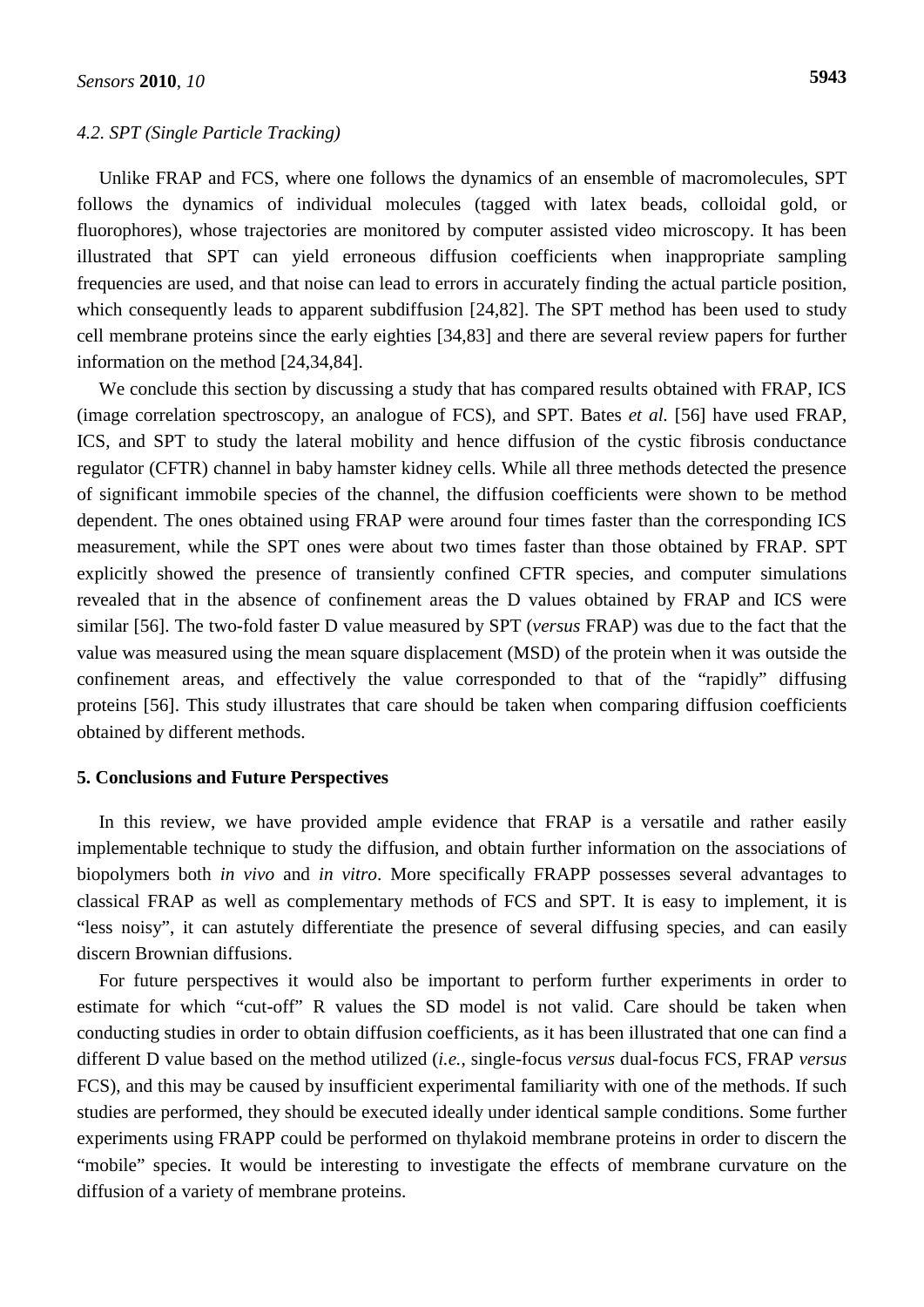### **Acknowledgements**

We gratefully acknowledge funding provided by the "1 ANR" efflux grant. Moreover, we would like to apologize to those authors whose works were within the scope of this review but were not cited due to time/space constraints, and/or inadequate bibliography.

## **References**

- 1. Singer, S.J.; Nicolson, G.L. The fluid mosaic model of the structure of cell membranes. *Science*  **1972**, *175*, 720–731.
- 2. Gorter, E.; Grendel, F. On bimolecular layers of lipoids on the chromocytes of the blood. *J. Exp. Med.* **1925**, *41*, 439–443.
- 3. Danielli, J.F.; Davson, H. A contribution to the theory of permeability of thin films. *J. Cell. Comp. Physiol.* **1935**, *5*, 495–508.
- 4. Mouritsen, O.G.; Bloom, M. Mattress model of lipid-protein interactions in membranes. *Biophys. J.* **1984**, *46*, 141–153.
- 5. Johannsson, A.; Keightley, C.A.; Smith, G.A.; Richards, C.D.; Hesketh, T.R.; Metcalfe, J.C. The effect of bilayer thickness and n-alkanes on the activity of the  $(Ca2++ Mg2+)$ -dependent ATPase of sarcoplasmic reticulum. *J. Biol. Chem.* **1981**, *256*, 1643–1650.
- 6. Caffrey, M.; Feigenson, G.W. Fluorescence quenching in model membranes. 3. Relationship between calcium adenosinetriphosphatase enzyme activity and the affinity of the protein for phosphatidylcholines with different acyl chain characteristics. *Biochemistry* **1981**, *20*, 1949–1961.
- 7. Dumas, F.; Tocanne, J.F.; Leblanc, G.; Lebrun, M.C. Consequences of hydrophobic mismatch between lipids and melibiose permease on melibiose transport. *Biochemistry* **2000**, *39*, 4846–4854.
- 8. Cornelius, F. Modulation of Na, K-ATPase and Na-ATPase activity by phospholipids and cholesterol. I. Steady-state kinetics. *Biochemistry* **2001**, *40*, 8842–8851.
- 9. Munro, S. An investigation of the role of transmembrane domains in Golgi protein retention. *EMBO J.* **1995**, *14*, 4695–4704.
- 10. Andersen, O.S.; Koeppe, R.E. 2nd. Bilayer thickness and membrane protein function: an energetic perspective. *Annu. Rev. Biophys. Biomol. Struct.* **2007**, *36*, 107–130.
- 11. Heimburg, T. *Thermal Biophysics of Membrane*; WILEY-VCH: Weinheim, Germany, 2007.
- 12. Luckey, M. *Membrane Structural Biology: With Biochemical and Biophysical Foundations*; Cambridge University Press: Cambridge, UK, 2008.
- 13. Mouritsen, O.G. *Life-As a Matter of Fat*; Springer-Verlag: Berlin, Germany, 2005.
- 14. Shechter, E. *Biochimie et Biophysique des Membranes*, 2nd ed.; DUNOD: Paris, France, 2004.
- 15. Cherry, R.J. Membrane Protein Dynamics: Rotational Dynamics. In *The Structure of Biological Membranes*, 2nd ed.; Yeagle, P., Ed.; CRC Press: Boca Raton, FL, USA, 2004; pp. 389–409.
- 16. Peters, R.; Cherry, R.J. Lateral and rotational diffusion of bacteriorhodopsin in lipid bilayers: experimental test of the Saffman-Delbruck equations. *Proc. Natl. Acad. Sci. USA* **1982**, *79*, 4317–4321.
- 17. Fooksman, D.R.; Edidin, M.; Barisas, B.G. Measuring rotational diffusion of MHC class I on live cells by polarized FPR. *Biophys. Chem.* **2007**, *130*, 10–16.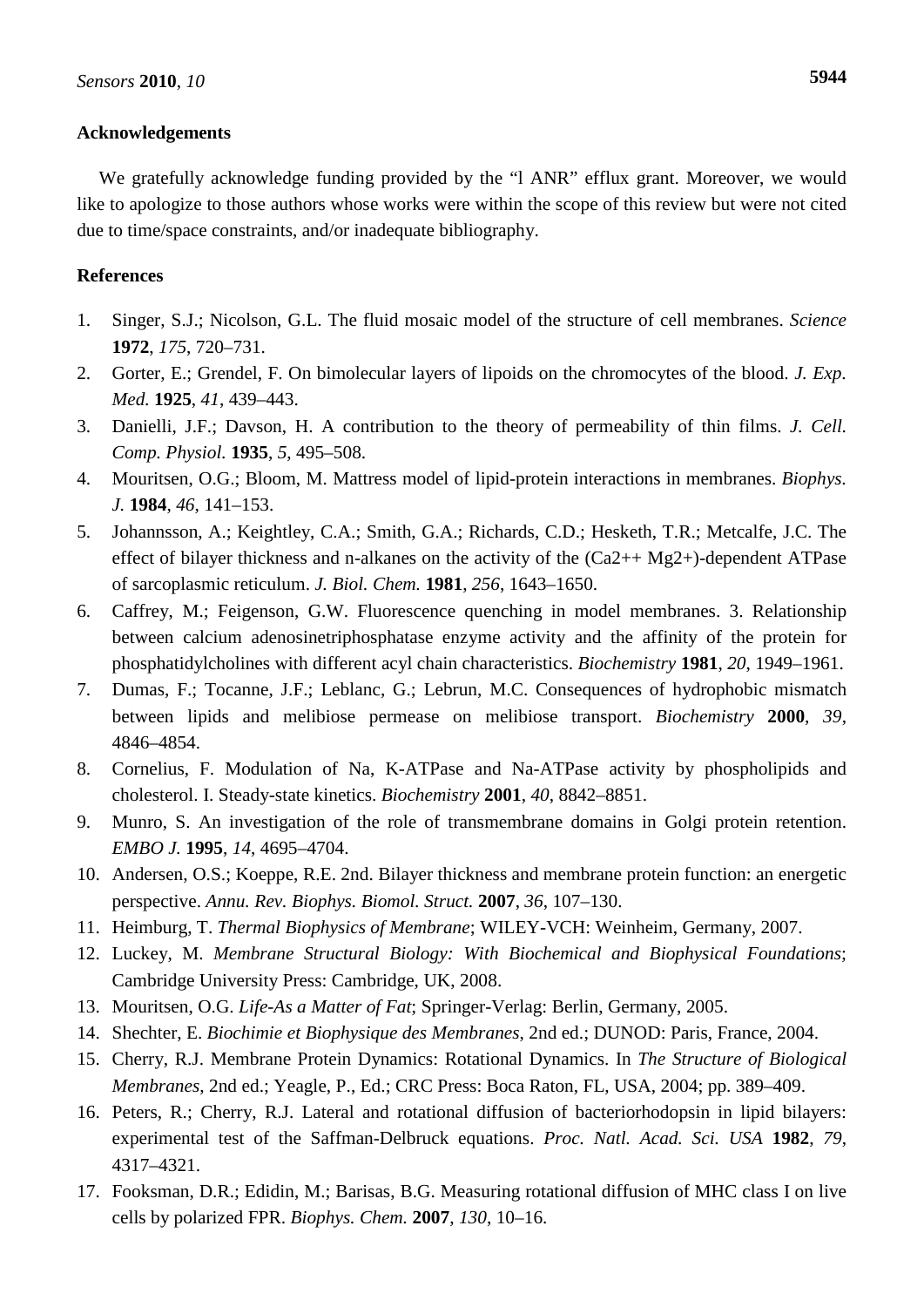- 18. Frye, L.D.; Edidin, M. The rapid intermixing of cell surface antigens after formation of mousehuman heterokaryons. *J. Cell Sci.* **1970**, *7*, 319–335.
- 19. Saffman, P.G.; Delbruck, M. Brownian motion in biological membranes. *Proc. Natl. Acad. Sci. USA* **1975**, *72*, 3111–3113.
- 20. Chen, Y.; Lagerholm, B.C.; Yang, B.; Jacobson, K. Methods to measure the lateral diffusion of membrane lipids and proteins. *Methods* **2006**, *39*, 147–153.
- 21. Marguet, D.; Lenne, P.F.; Rigneault, H.; He, H.T. Dynamics in the plasma membrane: how to combine fluidity and order. *EMBO J.* **2006**, *25*, 3446–3457.
- 22. Destainville, N.; Dumas, F.; Salome, L. What do diffusion measurements tell us about membrane compartmentalisation? Emergence of the role of interprotein interactions. *J. Chem. Biol.* **2008**, *1*, 37–48.
- 23. Bates, I.R.; Wiseman, P.W.; Hanrahan, J.W. Investigating membrane protein dynamics in living cells. *Biochem. Cell Biol.* **2006**, *84*, 825–831.
- 24. Owen, D.M.; Williamson, D.; Rentero, C.; Gaus, K. Quantitative microscopy: protein dynamics and membrane organisation. *Traffic* **2009**, *10*, 962–971.
- 25. Gambin, Y.; Lopez-Esparza, R.; Reffay, M.; Sierecki, E.; Gov, N.S.; Genest, M.; Hodges, R.S.; Urbach, W. Lateral mobility of proteins in liquid membranes revisited. *Proc. Natl. Acad. Sci. USA*  **2006**, *103*, 2098–2102.
- 26. Ramadurai, S.; Holt, A.; Krasnikov, V.; van den Bogaart, G.; Killian, J.A.; Poolman, B. Lateral diffusion of membrane proteins. *J. Am. Chem. Soc.* **2009**, *131*, 12650–12656.
- 27. Kriegsmann, J.; Gregor, I.; von der Hocht, I.; Klare, J.; Engelhard, M.; Enderlein, J.; Fitter, J. Translational diffusion and interaction of a photoreceptor and its cognate transducer observed in giant unilamellar vesicles by using dual-focus FCS. *Chembiochem* **2009**, *10*, 1823–1829.
- 28. Korlach, J.; Schwille, P.; Webb, W.W.; Feigenson, G.W. Characterization of lipid bilayer phases by confocal microscopy and fluorescence correlation spectroscopy. *Proc. Natl. Acad. Sci. USA* **1999**, *96*, 8461–8466.
- 29. Doeven, M.K.; Folgering, J.H.; Krasnikov, V.; Geertsma, E.R.; van den Bogaart, G.; Poolman, B. Distribution, lateral mobility and function of membrane proteins incorporated into giant unilamellar vesicles. *Biophys. J.* **2005**, *88*, 1134–1142.
- 30. Rodriguez, N.; Pincet, F.; Cribier, S. Giant vesicles formed by gentle hydration and electroformation: a comparison by fluorescence microscopy. *Colloids Surf. B: Biointerfaces* **2005**, *42*, 125–130.
- 31. Reffay, M.; Gambin, Y.; Benabdelhak, H.; Phan, G.; Taulier, N.; Ducruix, A.; Hodges, R.S.; Urbach, W. Tracking membrane protein association in model membranes. *PLoS One* **2009**, *4*, e5035.
- 32. Soumpasis, D.M. Theoretical analysis of fluorescence photobleaching recovery experiments. *Biophys. J.* **1983**, *41*, 95–97.
- 33. Braeckmans, K.; Peeters, L.; Sanders, N.N.; De Smedt, S.C.; Demeester, J. Three-dimensional fluorescence recovery after photobleaching with the confocal scanning laser microscope. *Biophys. J.* **2003**, *85*, 2240–2252.
- 34. Saxton, M.J.; Jacobson, K. Single-particle tracking: applications to membrane dynamics. *Annu. Rev. Biophys. Biomol. Struct.* **1997**, *26*, 373–399.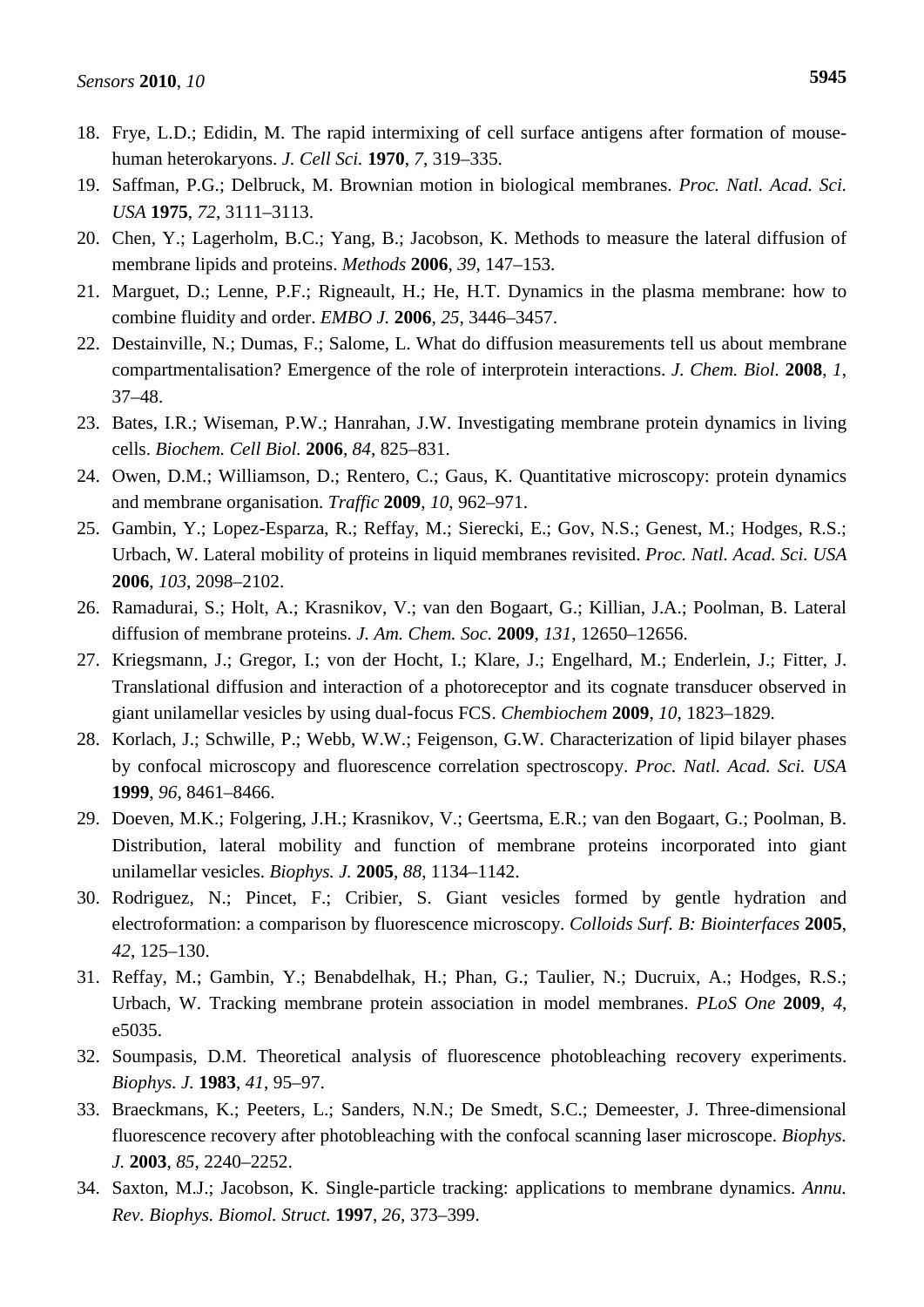- 35. Malchus, N.; Weiss, M. elucidating anomalous protein diffusion in living cells with fluorescence correlation spectroscopy-facts and pitfalls. *J. Fluoresc.* **2009**, *20*, 19–26.
- 36. Davoust, J.; Devaux, P.F.; Leger, L. Fringe pattern photobleaching, a new method for the measurement of transport coefficients of biological macromolecules. *EMBO J.* **1982**, *1*, 1233–1238.
- 37. Munnelly, H.M.; Roess, D.A.; Wade, W.F.; Barisas, B.G. Interferometric fringe fluorescence photobleaching recovery interrogates entire cell surfaces. *Biophys. J.* **1998**, *75*, 1131–1138.
- 38. Jacobson, K.; Hou, Y.; Wojcieszyn, J. Evidence for lack of damage during photobleaching measurements of the lateral mobility of cell surface components. *Exp. Cell. Res.* **1978**, *116*, 179–189.
- 39. Axelrod, D. Cell surface heating during fluorescence photobleaching recovery experiments. *Biophys. J.* **1977**, *18*, 129–131.
- 40. Axelrod, D.; Koppel, D.E.; Schlessinger, J.; Elson, E.; Webb, W.W. Mobility measurement by analysis of fluorescence photobleaching recovery kinetics. *Biophys. J.* **1976**, *16*, 1055–1069.
- 41. Elson, E.L.; Schlessinger, J.; Koppel, D.E.; Axelrod, D.; Webb, W.W. Measurement of lateral transport on cell surfaces. *Prog. Clin. Biol. Res.* **1976**, *9*, 137–147.
- 42. Schlessinger, J.; Koppel, D.E.; Axelrod, D.; Jacobson, K.; Webb, W.W.; Elson, E.L. Lateral transport on cell membranes: mobility of concanavalin A receptors on myoblasts. *Proc. Natl. Acad. Sci. USA* **1976**, *73*, 2409–2413.
- 43. Axelrod, D.; Ravdin, P.; Koppel, D.E.; Schlessinger, J.; Webb, W.W.; Elson, E.L.; Podleski, T.R. Lateral motion of fluorescently labeled acetylcholine receptors in membranes of developing muscle fibers. *Proc. Natl. Acad. Sci. USA* **1976**, *73*, 4594–4598.
- 44. Koppel, D.E.; Axelrod, D.; Schlessinger, J.; Elson, E.L.; Webb, W.W. Dynamics of fluorescence marker concentration as a probe of mobility. *Biophys. J.* **1976**, *16*, 1315–1329.
- 45. Houtsmuller, A.B. Fluorescence recovery after photobleaching: application to nuclear proteins. *Adv. Biochem. Eng. Biotechnol.* **2005**, *95*, 177–199.
- 46. White, J.; Stelzer, E. Photobleaching GFP reveals protein dynamics inside live cells. *Trends Cell Biol.* **1999**, *9*, 61–65.
- 47. Zimmer, M. Green fluorescent protein (GFP): applications, structure, and related photophysical behavior. *Chem. Rev.* **2002**, *102*, 759–781.
- 48. Swaminathan, R.; Hoang, C.P.; Verkman, A.S. Photobleaching recovery and anisotropy decay of green fluorescent protein GFP-S65T in solution and cells: cytoplasmic viscosity probed by green fluorescent protein translational and rotational diffusion. *Biophys. J.* **1997**, *72*, 1900–7907.
- 49. Patterson, G.H.; Knobel, S.M.; Sharif, W.D.; Kain, S.R.; Piston, D.W. Use of the green fluorescent protein and its mutants in quantitative fluorescence microscopy. *Biophys. J.* **1997**, *73*, 2782–2790.
- 50. Morrot, G.; Cribier, S.; Devaux, P.F.; Geldwerth, D.; Davoust, J.; Bureau, J.F.; Fellmann, P.; Herve, P.; Frilley, B. Asymmetric lateral mobility of phospholipids in the human erythrocyte membrane. *Proc. Natl. Acad. Sci. USA* **1986**, *83*, 6863–6867.
- 51. el Hage Chahine, J.M.; Cribier, S.; Devaux, P.F. Phospholipid transmembrane domains and lateral diffusion in fibroblasts. *Proc. Natl. Acad. Sci. USA* **1993**, *90*, 447–451.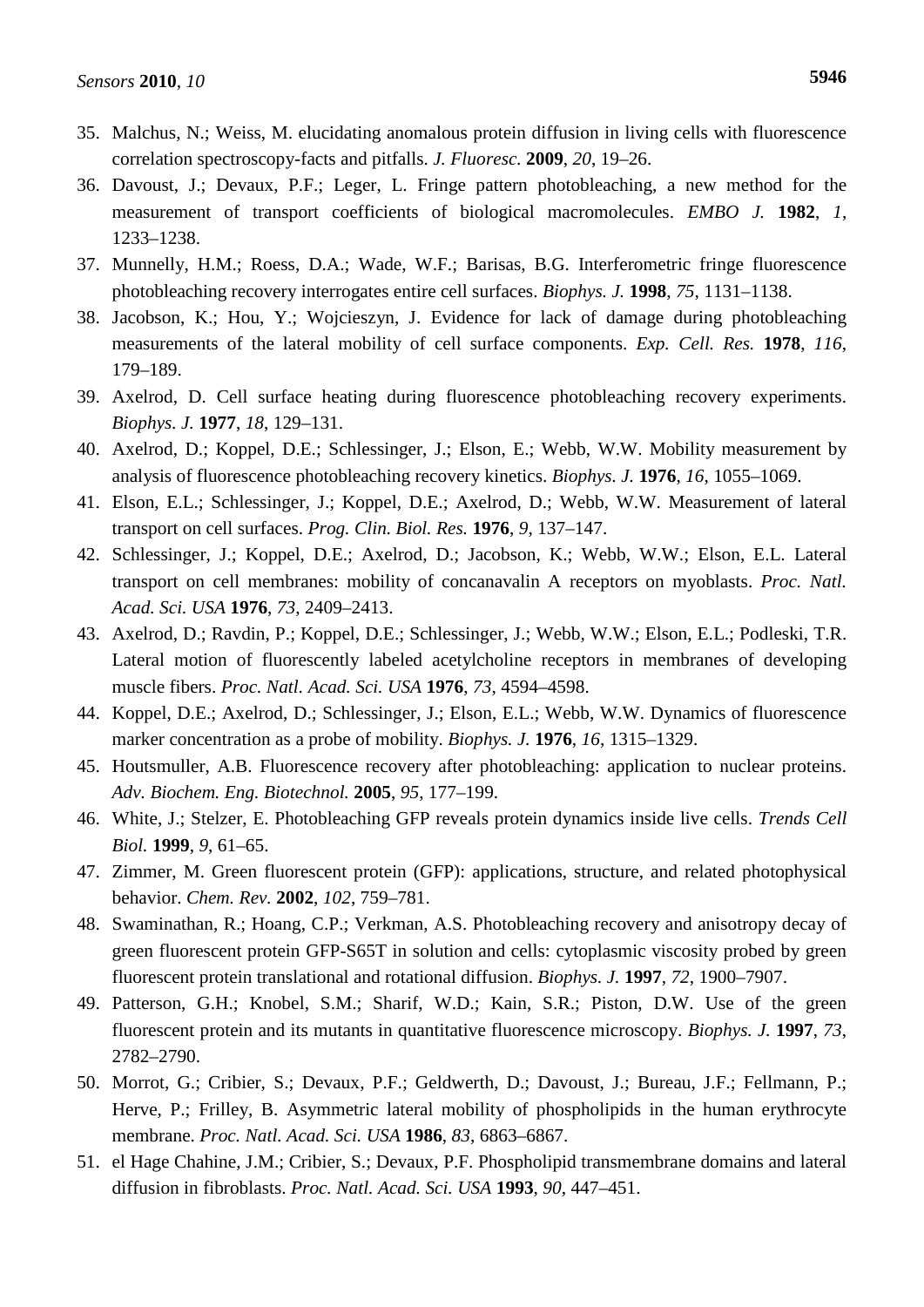- 52. Vaz, W.L.; Criado, M.; Madeira, V.M.; Schoellmann, G.; Jovin, T.M. Size dependence of the translational diffusion of large integral membrane proteins in liquid-crystalline phase lipid bilayers. A study using fluorescence recovery after photobleaching. *Biochemistry* **1982**, *21*, 5608–5612.
- 53. Naji, A.; Levine, A.J.; Pincus, P.A. Corrections to the Saffman-Delbruck mobility for membrane bound proteins. *Biophys. J.* **2007**, *93*, L49–51.
- 54. Guigas, G.; Weiss, M. Size-dependent diffusion of membrane inclusions. *Biophys. J.* **2006**, *91*, 2393–2398.
- 55. Guigas, G.; Weiss, M. Influence of hydrophobic mismatching on membrane protein diffusion. *Biophys. J.* **2008**, *95*, L25–27.
- 56. Bates, I.R.; Hebert, B.; Luo, Y.; Liao, J.; Bachir, A.I.; Kolin, D.L.; Wiseman, P.W.; Hanrahan, J.W. Membrane lateral diffusion and capture of CFTR within transient confinement zones. *Biophys. J.* **2006**, *91*, 1046–1058.
- 57. Tian, A.; Baumgart, T. Sorting of lipids and proteins in membrane curvature gradients. *Biophys. J.* **2009**, *96*, 2676–2688.
- 58. Daniels, D.R.; Turner, M.S. Diffusion on membrane tubes: a highly discriminatory test of the Saffman-Delbruck theory. *Langmuir* **2007**, *23*, 6667–6670.
- 59. Vaz, W.L.; Goodsaid-Zalduondo, F.; Jacobson, K. Lateral diffusion of lipids and proteins in bilayer membranes. *FEBS Lett.* **1984**, *174*, 199–207.
- 60. Weiss, T.M.; van der Wel, P.C.; Killian, J.A.; Koeppe, R.E. 2nd; Huang, H.W. Hydrophobic mismatch between helices and lipid bilayers. *Biophys. J.* **2003**, *84*, 379–385.
- 61. Killian, J.A.; Nyholm, T.K. Peptides in lipid bilayers: the power of simple models. *Curr. Opin. Struct. Biol.* **2006**, *16*, 473–479.
- 62. Gambin, Y.; Reffay, M.; Sierecki, E.; Homble, F.; Hodges, R.S.; Gov, N.S.; Taulier, N.; Urbach, W. Variation of the Lateral Mobility of Transmembrane Peptides with Hydrophobic Mismatch. *J. Phys. Chem. B* **2010**, *114*, 3559–3566.
- 63. Kirchhoff, H.; Haferkamp, S.; Allen, J.F.; Epstein, D.B.; Mullineaux, C.W. Protein diffusion and macromolecular crowding in thylakoid membranes. *Plant Physiol.* **2008**, *146*, 1571–1578.
- 64. Kirchhoff, H.; Mukherjee, U.; Galla, H.J. Molecular architecture of the thylakoid membrane: lipid diffusion space for plastoquinone. *Biochemistry* **2002**, *41*, 4872–4882.
- 65. Vladimirou, E.; Li, M.; Aldridge, C.P.; Frigerio, L.; Kirkilionis, M.; Robinson, C. Diffusion of a membrane protein, Tat subunit Hcf106, is highly restricted within the chloroplast thylakoid network. *FEBS Lett.* **2009**, *583*, 3690–3696.
- 66. Mullineaux, C.W.; Nenninger, A.; Ray, N.; Robinson, C. Diffusion of green fluorescent protein in three cell environments in Escherichia coli. *J. Bacteriol.* **2006**, *188*, 3442–3448.
- 67. Brignull, H.R.; Morley, J.F.; Garcia, S.M.; Morimoto, R.I. Modeling polyglutamine pathogenesis in C. elegans. *Methods Enzymol.* **2006**, *412*, 256–282.
- 68. Satyal, S.H.; Schmidt, E.; Kitagawa, K.; Sondheimer, N.; Lindquist, S.; Kramer, J.M.; Morimoto, R.I. Polyglutamine aggregates alter protein folding homeostasis in Caenorhabditis elegans. *Proc. Natl. Acad. Sci. USA* **2000**, *97*, 5750–5755.